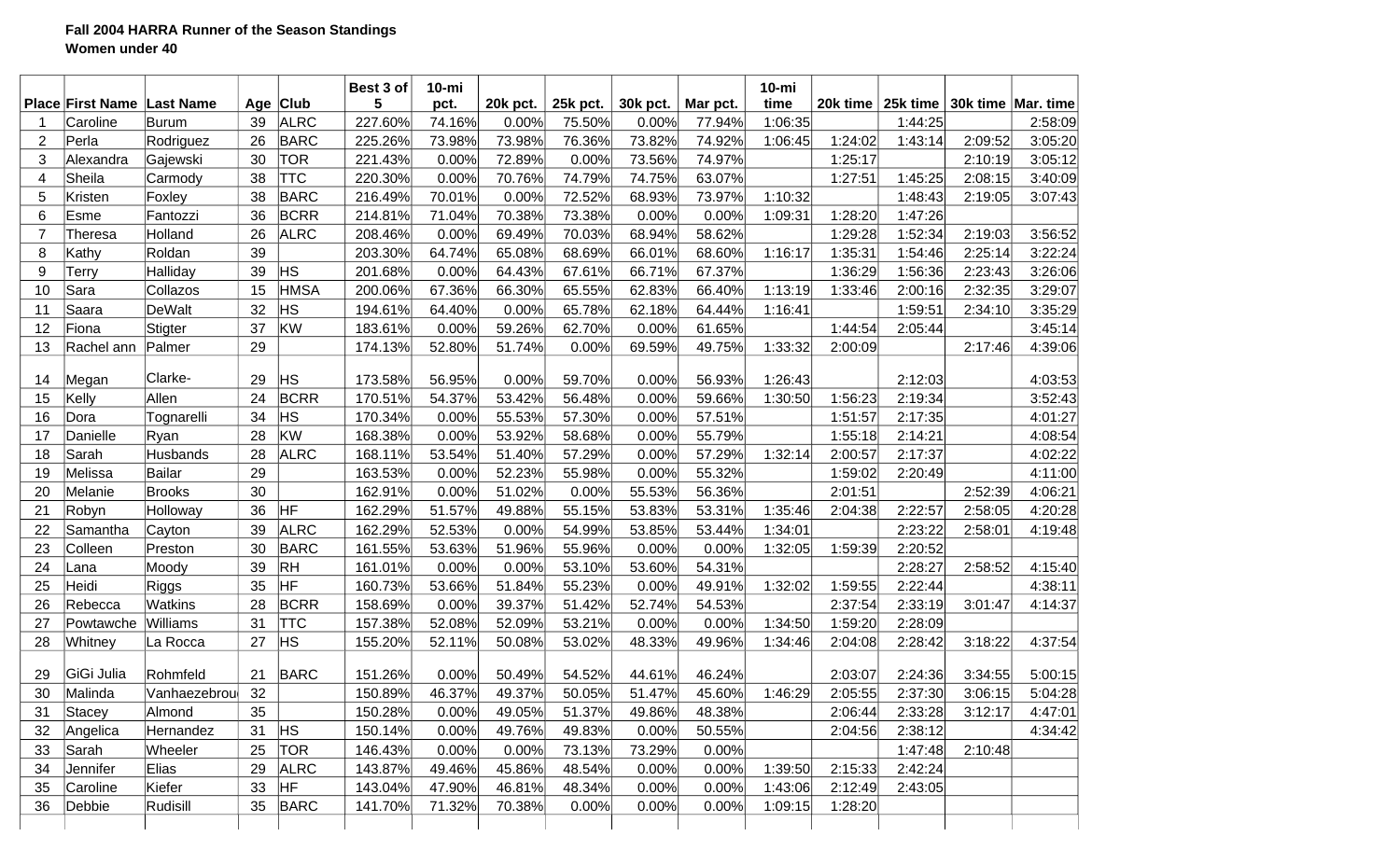| 37 | Kerry               | Glidewell     | 30 | <b>HF</b>      | 140.49% | 0.00%  | 46.78%          | 47.41% | 0.00%  | 46.29% |         | 2:12:53 | 2:46:17 |         | 4:59:56 |
|----|---------------------|---------------|----|----------------|---------|--------|-----------------|--------|--------|--------|---------|---------|---------|---------|---------|
| 38 | Rebecca             | Whitney       | 36 | <b>BARC</b>    | 140.48% | 70.69% | 0.00%           | 0.00%  | 69.79% | 0.00%  | 1:09:52 |         |         | 2:17:22 |         |
| 39 | Mayra               | Castro        | 31 | <b>TOR</b>     | 139.69% | 48.92% | 46.11%          | 0.00%  | 44.66% | 42.64% | 1:40:57 | 2:14:50 |         | 3:34:39 | 5:25:40 |
| 40 | Andrea              | <b>Brazel</b> | 31 | <b>BCRR</b>    | 139.16% | 0.00%  | 46.42%          | 50.96% | 0.00%  | 41.79% |         | 2:13:56 | 2:34:42 |         | 5:32:16 |
| 41 | Andrea              | Chan          | 39 | <b>HS</b>      | 139.10% | 47.44% | 0.00%           | 46.02% | 45.63% | 41.95% | 1:44:05 |         | 2:51:18 | 3:30:05 | 5:30:59 |
| 42 | Katie               | Senesac       | 36 | <b>BCRR</b>    | 138.92% | 0.00%  | 45.73%          | 48.70% | 0.00%  | 44.49% |         | 2:15:56 | 2:41:52 |         | 5:12:07 |
| 43 | Helen               | Wood          | 37 |                | 138.57% | 0.00%  | 46.45%          | 47.56% | 0.00%  | 44.56% |         | 2:13:51 | 2:45:44 |         | 5:11:36 |
| 44 | Stacy Brock Stepler |               | 26 | <b>HS</b>      | 137.35% | 0.00%  | 42.32%          | 48.50% | 0.00%  | 46.53% |         | 2:26:54 | 2:42:32 |         | 4:58:25 |
| 45 | Shay                | Emerick       | 33 | KW             | 135.87% | 0.00%  | 66.58%          | 69.28% | 0.00%  | 0.00%  |         | 1:33:22 | 1:53:47 |         |         |
| 46 | Kristen             | Mejia         | 34 | PT             | 135.65% | 44.82% | 44.44%          | 45.79% | 0.00%  | 45.04% | 1:50:10 | 2:19:54 | 2:52:11 |         | 5:08:15 |
|    |                     |               |    |                |         |        |                 |        |        |        |         |         |         |         |         |
| 47 | Theresa             | Bueno-        | 37 | $R$ H          | 134.86% | 0.00%  | 44.25%          | 45.74% | 0.00%  | 44.88% |         | 2:20:30 | 2:52:22 |         | 5:09:24 |
| 48 | Kathleen            | Woodhead      | 23 | HF             | 134.67% | 0.00%  | 44.90%          | 47.44% | 0.00%  | 42.33% |         | 2:18:28 | 2:46:10 |         | 5:28:02 |
| 49 | Kimberly            | McGeehon      | 34 | <b>BCRR</b>    | 134.46% | 0.00%  | 43.69%          | 45.98% | 44.79% | 43.48% |         | 2:22:17 | 2:51:28 | 3:34:01 | 5:19:21 |
| 50 | Stephanie           | Dickson       | 25 | HF             | 131.67% | 0.00%  | 42.85%          | 44.19% | 0.00%  | 44.63% |         | 2:25:05 | 2:58:24 |         | 5:11:08 |
| 51 | Jen                 | Browne        | 25 | HF             | 127.34% | 0.00%  | 43.16%          | 42.46% | 0.00%  | 41.73% |         | 2:24:03 | 3:05:40 |         | 5:32:45 |
| 52 | Allison             | Nadolski      | 27 | <b>BCRR</b>    | 125.11% | 0.00%  | 61.78%          | 0.00%  | 0.00%  | 63.34% |         | 1:40:38 |         |         | 3:39:13 |
| 53 | Carri               | Lockhart      | 33 | <b>HS</b>      | 124.69% | 0.00%  | 0.00%           | 65.77% | 58.92% | 0.00%  |         |         | 1:59:52 | 2:42:42 |         |
| 54 | Veronica            | Hoge          | 35 | <b>BARC</b>    | 124.43% | 62.79% | 61.63%          | 0.00%  | 0.00%  | 0.00%  | 1:18:39 | 1:40:52 |         |         |         |
| 55 | April               | Thomson       | 33 | HF             | 122.56% | 41.35% | 38.59%          | 42.61% | 0.00%  | 0.00%  | 1:59:25 | 2:41:06 | 3:05:00 |         |         |
| 56 | Mindy               | Kersey        | 39 | <b>FLS</b>     | 120.92% | 0.00%  | 58.34%          | 0.00%  | 0.00%  | 62.59% |         | 1:46:34 |         |         | 3:41:51 |
| 57 | Jean                | Leach         | 39 | FLS            | 113.38% | 0.00%  | 55.30%          | 0.00%  | 0.00%  | 58.08% |         | 1:52:25 |         |         | 3:59:03 |
| 58 | Jacqueline          | Happe         | 36 | <b>FLS</b>     | 109.01% | 36.76% | 35.40%          | 36.86% | 0.00%  | 0.00%  | 2:14:21 | 2:55:37 | 3:33:53 |         |         |
| 59 | Lynlee              | Linke         | 35 | HS             | 105.43% | 53.38% | 0.00%           | 52.05% | 0.00%  | 0.00%  | 1:32:31 |         | 2:31:27 |         |         |
| 60 | Elsa                | Kuehl         | 31 |                | 104.68% | 49.11% | 0.00%           | 0.00%  | 0.00%  | 55.57% | 1:40:33 |         |         |         | 4:09:51 |
| 61 | Karie               | Cortes-Costa  | 32 | <b>HF</b>      | 103.45% | 0.00%  | 0.00%           | 53.44% | 0.00%  | 50.01% |         |         | 2:27:30 |         | 4:37:40 |
| 62 | Christy             | Coleman       | 32 | <b>TOR</b>     | 102.61% | 0.00%  | 48.96%          | 0.00%  | 0.00%  | 53.65% |         | 2:06:58 |         |         | 4:18:49 |
| 63 | Pamela              | Paling        | 37 | <b>HS</b>      | 100.58% | 51.58% | 0.00%           | 49.00% | 0.00%  | 0.00%  | 1:35:44 |         | 2:40:54 |         |         |
| 64 | Carrie              | Arnett        | 27 | <b>BCRR</b>    | 100.28% | 0.00%  | 0.00%           | 48.67% | 0.00%  | 51.61% |         |         | 2:41:58 |         | 4:29:02 |
| 65 | Carrie              | Pedersen      | 37 |                | 99.38%  | 0.00%  | 49.78%          | 0.00%  | 0.00%  | 49.60% |         | 2:04:53 |         |         | 4:39:55 |
| 66 | Valerie             | Goodwin       | 23 |                | 93.70%  | 0.00%  | 0.00%           | 47.14% | 0.00%  | 46.56% |         |         | 2:47:14 |         | 4:58:14 |
| 67 | Chris               | Murphy        | 36 | <b>HS</b>      | 92.54%  | 0.00%  | 0.00%           | 48.45% | 0.00%  | 44.08% |         |         | 2:42:42 |         | 5:14:58 |
| 68 | Caroline            | Root          | 38 | BARC           | 92.37%  | 0.00%  | 47.03%          | 0.00%  | 0.00%  | 45.34% |         | 2:12:11 |         |         | 5:06:16 |
|    | 69 Amanda           | Lewis         |    | 25 $HS$        | 91.52%  | 0.00%  | $0.00\%$ 47.37% |        | 0.00%  | 44.14% |         |         | 2:46:24 |         | 5:14:33 |
| 70 | Kira                | Jorgensen     | 33 | BARC           | 76.13%  | 76.13% | 0.00%           | 0.00%  | 0.00%  | 0.00%  | 1:04:52 |         |         |         |         |
| 71 | Melissa             | Henderson     | 30 | <b>ALRC</b>    | 74.11%  | 0.00%  | 0.00%           | 0.00%  | 0.00%  | 74.11% |         |         |         |         | 3:07:22 |
| 72 | Becca               | Jackson       | 31 | H <sub>S</sub> | 70.15%  | 0.00%  | 0.00%           | 0.00%  | 70.15% | 0.00%  |         |         |         | 2:16:39 |         |
| 73 | Heather             | Rohmfeld      | 23 | BARC           | 67.79%  | 67.79% | 0.00%           | 0.00%  | 0.00%  | 0.00%  | 1:12:51 |         |         |         |         |
| 74 | Rachel              | Guenther      | 28 | H <sub>S</sub> | 65.83%  | 0.00%  | 0.00%           | 65.83% | 0.00%  | 0.00%  |         |         | 1:59:46 |         |         |
| 75 | Kathleen            | Garrett       | 37 | <b>ALRC</b>    | 65.53%  | 65.53% | 0.00%           | 0.00%  | 0.00%  | 0.00%  | 1:15:22 |         |         |         |         |
| 76 | Karen               | Skweres       | 39 | <b>BCRR</b>    | 62.75%  | 0.00%  | 0.00%           | 0.00%  | 0.00%  | 62.75% |         |         |         |         | 3:41:17 |
| 77 | Jennifer            | Chan          | 33 | <b>HS</b>      | 61.43%  | 0.00%  | 0.00%           | 0.00%  | 0.00%  | 61.43% |         |         |         |         | 3:46:02 |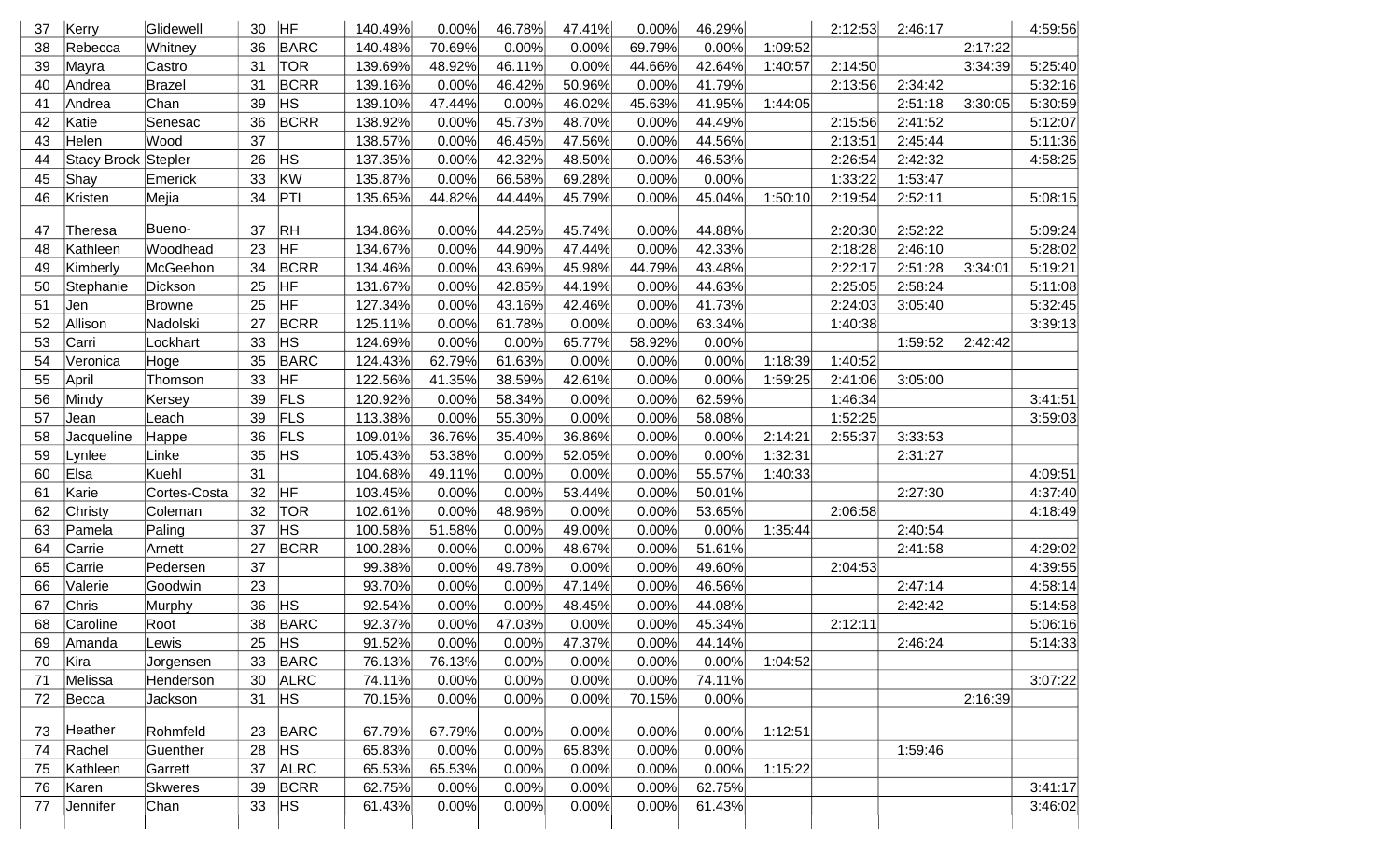| 78  | Melissa   | Arnold    | 28 |             | 61.04% | 61.04% | 0.00%  | 0.00%  | 0.00%  | 0.00%  | 1:20:54 |         |         |         |         |
|-----|-----------|-----------|----|-------------|--------|--------|--------|--------|--------|--------|---------|---------|---------|---------|---------|
| 79  | Cindy     | Shirley   | 38 | HS.         | 60.95% | 0.00%  | 0.00%  | 0.00%  | 0.00%  | 60.95% |         |         |         |         | 3:47:48 |
| 80  | Michelle  | Jones     | 30 | <b>BARC</b> | 60.87% | 60.87% | 0.00%  | 0.00%  | 0.00%  | 0.00%  | 1:21:08 |         |         |         |         |
| 81  | Caryn     | Honig     | 39 | <b>BCRR</b> | 60.12% | 0.00%  | 0.00%  | 0.00%  | 0.00%  | 60.12% |         |         |         |         | 3:50:57 |
| 82  | Jennie    | Moroney   | 38 |             | 59.26% | 0.00%  | 0.00%  | 0.00%  | 59.26% | 0.00%  |         |         |         | 2:41:46 |         |
| 83  | Jennie    | Moroney   | 38 | HS.         | 59.26% | 0.00%  | 0.00%  | 0.00%  | 59.26% | 0.00%  |         |         |         | 2:41:46 |         |
| 84  | Pollyann  | Keller    | 31 |             | 58.92% | 0.00%  | 0.00%  | 0.00%  | 0.00%  | 58.92% |         |         |         |         | 3:55:40 |
| 85  | Holly     | Reineking | 27 |             | 54.95% | 0.00%  | 54.95% | 0.00%  | 0.00%  | 0.00%  |         | 1:53:08 |         |         |         |
| 86  | Lea       | Pessin    | 19 | <b>BCRR</b> | 54.92% | 0.00%  | 0.00%  | 0.00%  | 0.00%  | 54.92% |         |         |         |         | 4:17:03 |
| 87  | Sue       | Chan      | 39 | <b>HS</b>   | 53.12% | 0.00%  | 0.00%  | 0.00%  | 0.00%  | 53.12% |         |         |         |         | 4:21:24 |
| 88  | Leah      | Mitchell  | 39 | HF          | 52.72% | 0.00%  | 0.00%  | 52.72% | 0.00%  | 0.00%  |         |         | 2:29:32 |         |         |
| 89  | Katherine | Hallaway  | 23 |             | 52.50% | 0.00%  | 0.00%  | 0.00%  | 0.00%  | 52.50% |         |         |         |         | 4:24:30 |
| 90  | Beth      | Brammer   | 23 | <b>TOR</b>  | 51.85% | 0.00%  | 0.00%  | 0.00%  | 0.00%  | 51.85% |         |         |         |         | 4:27:47 |
| 91  | Reyna     | Alvarado  | 38 | <b>ALRC</b> | 51.40% | 0.00%  | 51.40% | 0.00%  | 0.00%  | 0.00%  |         | 2:00:57 |         |         |         |
| 92  | Donna     | Fink      | 36 |             | 47.65% | 0.00%  | 0.00%  | 0.00%  | 0.00%  | 47.65% |         |         |         |         | 4:51:25 |
| 93  | Shannon   | Burge     | 16 |             | 45.69% | 0.00%  | 0.00%  | 0.00%  | 0.00%  | 45.69% |         |         |         |         | 5:03:55 |
| 94  | Nikky     | Burge     | 35 |             | 44.85% | 0.00%  | 0.00%  | 0.00%  | 44.85% | 0.00%  |         |         |         | 3:33:46 |         |
|     |           |           |    |             |        |        |        |        |        |        |         |         |         |         |         |
| 95  | Laura     | Kelly     | 39 | <b>BCRR</b> | 44.52% | 0.00%  | 0.00%  | 0.00%  | 44.52% | 0.00%  |         |         |         | 3:35:21 |         |
| 96  | Valerie   | Vallot    | 32 | <b>ALRC</b> | 43.48% | 0.00%  | 0.00%  | 0.00%  | 0.00%  | 43.48% |         |         |         |         | 5:19:19 |
| 97  | Christene | Wood      | 38 |             | 43.40% | 0.00%  | 0.00%  | 0.00%  | 0.00%  | 43.40% |         |         |         |         | 5:19:54 |
| 98  | Paula     | Boone     | 38 | <b>BCRR</b> | 40.67% | 0.00%  | 0.00%  | 0.00%  | 0.00%  | 40.67% |         |         |         |         | 5:41:24 |
| 99  | Ronnie    | Maas      | 34 | <b>HS</b>   | 34.44% | 0.00%  | 34.44% | 0.00%  | 0.00%  | 0.00%  |         | 3:00:31 |         |         |         |
| 100 | April     | Lummus    | 35 | <b>BCRR</b> | 31.47% | 0.00%  | 31.47% | 0.00%  | 0.00%  | 0.00%  |         | 3:17:33 |         |         |         |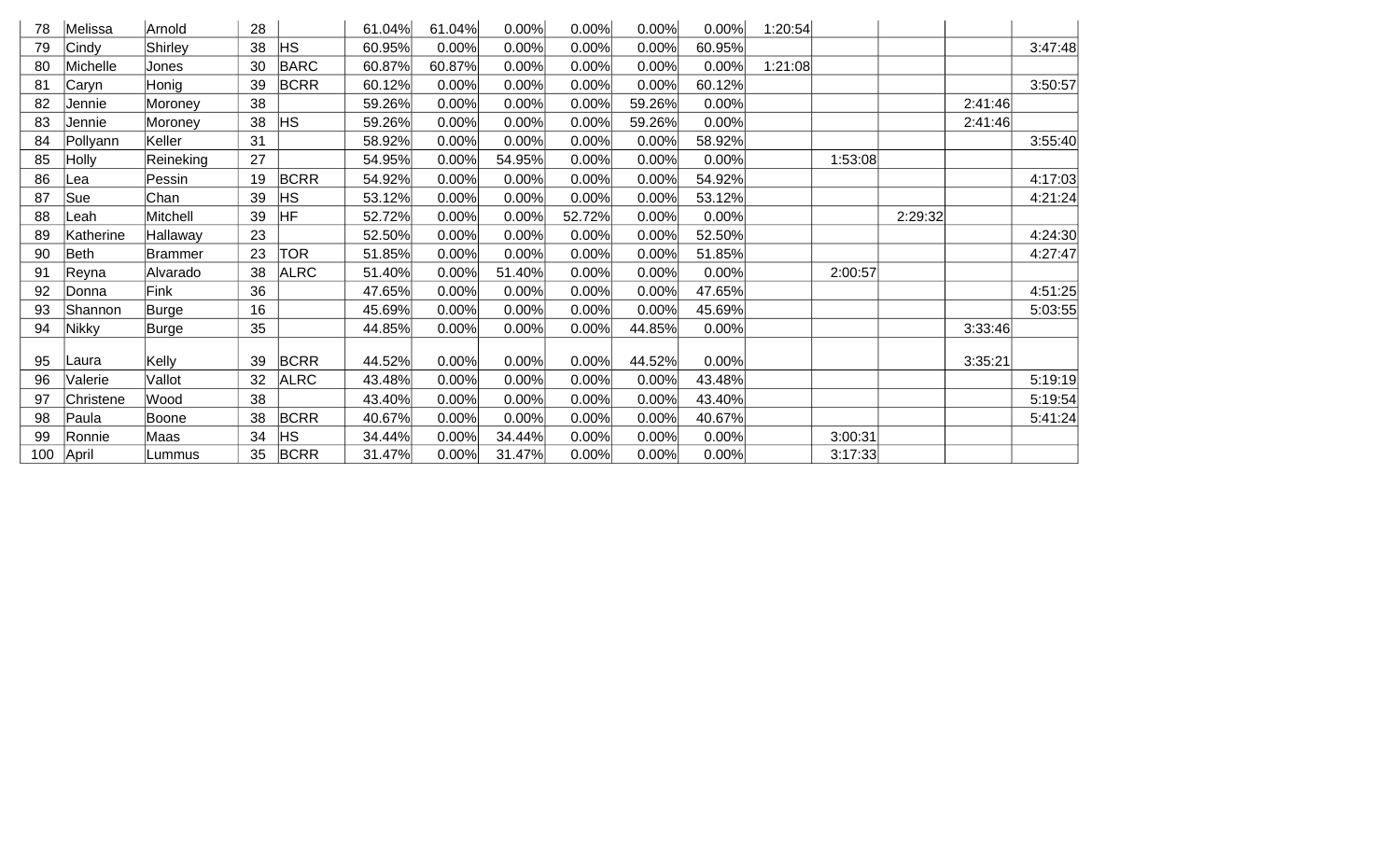## **Fall 2004 HARRA Runner of the Season Standings Women 40-49**

|                |                         |              |     |             | Best 3 of | $10 - mi$ |          |          |          |          | $10 - mi$ |          |          |                    |         |
|----------------|-------------------------|--------------|-----|-------------|-----------|-----------|----------|----------|----------|----------|-----------|----------|----------|--------------------|---------|
|                | <b>Place First Name</b> | Last Name    | Age | $ $ Club    | 5         | pct.      | 20k pct. | 25k pct. | 30k pct. | Mar pct. | time      | 20k time | 25k time | 30k time Mar. time |         |
|                | Suzanne                 | Day          | 47  | ¦нн         | 240.86%   | 79.63%    | 78.41%   | 80.68%   | 80.56%   | 78.92%   | 1:08:19   | 1:27:09  | 1:47:07  | 2:10:09            | 3:11:26 |
| $\overline{2}$ | Heide                   | Mairs        | 44  | <b>TTC</b>  | 228.53%   | 77.07%    | 75.71%   | 75.75%   | 0.00%    | 0.00%    | 1:08:48   | 1:27:57  | 1:51:10  |                    |         |
| 3              | Jackie                  | Connelly     | 41  | <b>HS</b>   | 223.72%   | 74.13%    | 71.69%   | 76.07%   | 73.52%   | 71.87%   | 1:09:11   | 1:30:36  | 1:48:00  | 2:15:34            | 3:19:52 |
| 4              | Mary                    | Rodrigs      | 45  | <b>TTC</b>  | 223.69%   | 0.00%     | 74.12%   | 75.53%   | 74.04%   | 73.08%   |           | 1:30:36  | 1:52:27  | 2:19:09            | 3:23:11 |
| 5              | Melissa                 | Hurta        | 41  | <b>ALRC</b> | 222.56%   | 72.26%    | 73.35%   | 75.11%   | 74.10%   | 0.00%    | 1:11:33   | 1:28:33  | 1:49:22  | 2:14:30            |         |
| 6              | Bonnie Jo               | Barron       | 43  | <b>BCRR</b> | 221.60%   | 73.97%    | 73.37%   | 74.26%   | 0.00%    | 0.00%    | 1:10:29   | 1:29:15  | 1:51:31  |                    |         |
| $\overline{7}$ | Cyndie                  | Keene        | 48  |             | 219.21%   | 72.70%    | 71.24%   | 73.18%   | 0.00%    | 73.33%   | 1:14:50   | 1:35:55  | 1:58:05  |                    | 3:27:50 |
| 8              | Karen                   | Nelson       | 43  | FLS         | 218.86%   | 72.11%    | 72.76%   | 73.60%   | 72.49%   | 69.91%   | 1:12:54   | 1:30:45  | 1:53:28  | 2:19:46            | 3:28:53 |
| 9              | Nora                    | Wilson       | 48  |             | 207.95%   | 0.00%     | 68.97%   | 69.79%   | 69.19%   | 0.00%    |           | 1:39:58  | 2:04:55  | 2:32:52            |         |
| 10             | Deb                     | Clifford     | 44  | <b>TTC</b>  | 200.51%   | 68.11%    | 66.01%   | 64.04%   | 64.97%   | 66.38%   | 1:17:11   | 1:40:02  | 2:10:24  | 2:35:57            | 3:41:49 |
| 11             | Annie                   | Hadow        | 40  | <b>ALRC</b> | 200.02%   | 67.96%    | 65.66%   | 0.00%    | 0.00%    | 66.39%   | 1:15:28   | 1:38:06  |          |                    | 3:34:36 |
| 12             | Miriam                  | Terc         | 46  | <b>HS</b>   | 196.17%   | 0.00%     | 63.59%   | 0.00%    | 65.67%   | 66.92%   |           | 1:46:33  |          | 2:38:16            | 3:43:48 |
| 13             | Rosella                 | Pessin       | 43  | <b>BCRR</b> | 195.00%   | 61.87%    | 62.76%   | 64.98%   | 63.99%   | 66.03%   | 1:24:15   | 1:45:13  | 2:08:32  | 2:38:20            | 3:41:09 |
| 14             | Claire                  | Greenberg    | 42  | <b>BCRR</b> | 194.50%   | 63.85%    | 62.03%   | 65.30%   | 64.78%   | 64.41%   | 1:21:39   | 1:45:34  | 2:06:49  | 2:35:07            | 3:44:51 |
| 15             | Elayne                  | Doue         | 47  | <b>TTC</b>  | 192.51%   | 0.00%     | 60.37%   | 66.21%   | 65.93%   | 0.00%    |           | 1:53:12  | 2:10:31  | 2:39:02            |         |
| 16             | Nancy                   | Husby        | 44  | <b>TOR</b>  | 190.52%   | 0.00%     | 61.74%   | 64.84%   | 0.00%    | 63.94%   |           | 1:46:57  | 2:08:48  |                    | 3:50:18 |
| 17             | Libby                   | <b>Myers</b> | 46  | <b>HMSA</b> | 189.06%   | 0.00%     | 62.18%   | 65.03%   | 0.00%    | 61.85%   |           | 1:48:57  | 2:11:44  |                    | 4:02:09 |
| 18             | Rhonda                  | Emerson      | 47  | <b>BCRR</b> | 186.84%   | 0.00%     | 63.92%   | 60.08%   | 0.00%    | 62.83%   |           | 1:46:54  | 2:23:50  |                    | 4:00:28 |
| 19             | Terrie                  | Gorney       | 45  | <b>HF</b>   | 184.49%   | 61.05%    | 59.19%   | 61.81%   | 0.00%    | 61.63%   | 1:26:51   | 1:52:30  | 2:16:15  |                    | 4:00:56 |
| 20             | Tonya                   | Arnold       | 40  | <b>TTC</b>  | 182.56%   | 58.65%    | 55.75%   | 60.77%   | 59.85%   | 61.94%   | 1:27:26   | 1:55:33  | 2:14:03  | 2:45:09            | 3:50:03 |
| 21             | Julie                   | Ward         | 49  | PTI         | 178.13%   | 59.98%    | 54.60%   | 59.55%   | 58.61%   | 54.90%   | 1:32:20   | 2:07:24  | 2:27:43  | 3:02:05            | 4:40:06 |
| 22             | Cathy Lee               | McGlohn      | 43  | <b>BCRR</b> | 173.89%   | 57.88%    | 55.47%   | 57.88%   | 58.13%   | 57.17%   | 1:30:49   | 1:59:03  | 2:24:17  | 2:54:18            | 4:15:26 |
| 23             | Maria                   | Camacho      | 49  | <b>TTC</b>  | 173.64%   | 0.00%     | 56.25%   | 57.92%   | 57.42%   | 58.30%   |           | 2:03:41  | 2:31:53  | 3:05:51            | 4:23:45 |
| 24             | April                   | Murphy       | 45  | <b>BCRR</b> | 173.12%   | 59.65%    | 0.00%    | 0.00%    | 56.77%   | 56.70%   | 1:29:38   |          |          | 3:01:30            | 4:21:52 |
| 25             | Cheryl                  | Esposito     | 42  | <b>BCRR</b> | 171.89%   | 58.62%    | 57.05%   | 0.00%    | 0.00%    | 56.22%   | 1:28:56   | 1:54:47  |          |                    | 4:17:36 |
| 26             | Elizabeth               | Gallagher    | 40  |             | 167.15%   | 0.00%     | 55.71%   | 0.00%    | 57.94%   | 53.50%   |           | 1:51:35  |          | 2:45:27            | 4:19:33 |
| 27             | Christie                | Lammers      | 48  | <b>TTC</b>  | 166.93%   | 83.83%    | 83.10%   | 0.00%    | 0.00%    | 0.00%    | 1:04:54   | 1:22:14  |          |                    |         |
| 28             | Kim                     | Kimmey       | 48  | <b>BCRR</b> | 166.63%   | 53.57%    | 51.47%   | 56.35%   | 56.71%   | 0.00%    | 1:41:33   | 2:12:46  | 2:33:21  | 3:06:30            |         |
| 29             | Susan                   | Bragdon      | 46  |             | 165.47%   | 0.00%     | 53.17%   | 57.77%   | 0.00%    | 54.53%   |           | 2:07:25  | 2:28:18  |                    | 4:34:40 |
| 30             | Martha                  | Hilton       | 41  | <b>ALRC</b> | 165.20%   | 51.43%    | 53.43%   | 55.77%   | 54.30%   | 55.13%   | 1:40:31   | 2:01:34  | 2:27:18  | 3:03:33            | 4:20:35 |
| 31             | Joan                    | O'Connor     | 45  | ΗS          | 157.04%   | 0.00%     | 0.00%    | 52.98%   | 51.37%   | 52.69%   |           |          | 2:40:19  | 3:20:34            | 4:41:49 |
| 32             | Renita                  | <b>Ellis</b> | 42  |             | 154.33%   | 0.00%     | 48.40%   | 53.39%   | 52.53%   | 44.73%   |           | 2:15:17  | 2:35:07  | 3:11:17            | 5:23:47 |
| 33             | Michelle                | Crossley     | 43  | PT          | 153.76%   | 52.09%    | 0.00%    | 53.10%   | 0.00%    | 48.56%   | 1:40:54   |          | 2:37:17  |                    | 5:00:42 |
| 34             | Rosemarie               | Schmandt     | 42  | <b>BCRR</b> | 152.96%   | 51.20%    | 49.32%   | 51.73%   | 48.51%   | 50.03%   | 1:41:50   | 2:12:46  | 2:40:06  | 3:27:09            | 4:49:28 |
| 35             | Sylvia                  | Lugo         | 46  | <b>BCRR</b> | 151.77%   | 0.00%     | 53.00%   | 51.92%   | 0.00%    | 46.85%   |           | 2:07:50  | 2:45:00  |                    | 5:19:41 |
| 36             | Vickie                  | Hildebrandt  | 48  |             | 151.43%   | 50.49%    | 47.70%   | 53.24%   | 0.00%    | 0.00%    | 1:47:44   | 2:23:16  | 2:42:19  |                    |         |
| 37             | Jennifer                | Dixon        | 44  | <b>HF</b>   | 148.60%   | 0.00%     | 48.54%   | 50.59%   | 49.47%   | 46.42%   |           | 2:17:11  | 2:46:28  | 3:26:31            | 5:17:13 |
| 38             | Suzy                    | Seeley       | 45  | <b>BCRR</b> | 147.82%   | 0.00%     | 0.00%    | 0.00%    | 73.53%   | 74.29%   |           |          |          | 2:20:08            | 3:19:52 |
|                |                         |              |     |             |           |           |          |          |          |          |           |          |          |                    |         |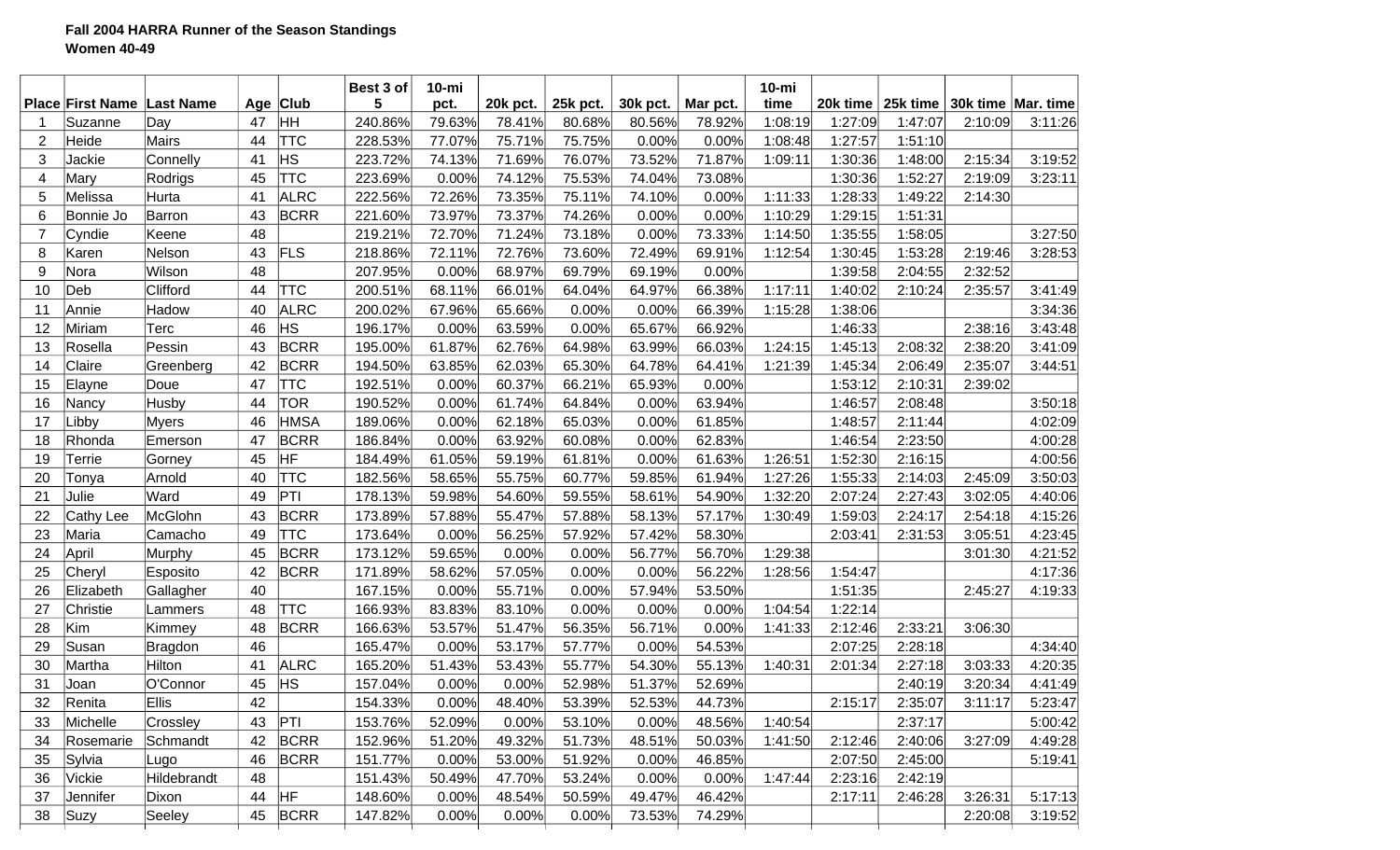| 39 | Meg       | Oswald        | 44 |             | 147.20% | 0.00%  | 47.01% | 0.00%  | 50.71% | 49.48% |         | 2:21:38 |         | 3:21:29 | 4:57:34 |
|----|-----------|---------------|----|-------------|---------|--------|--------|--------|--------|--------|---------|---------|---------|---------|---------|
| 40 | Tammy     | Blackburn     | 43 | HF          | 140.40% | 0.00%  | 47.94% | 48.55% | 0.00%  | 43.92% |         | 2:17:45 | 2:52:02 |         | 5:32:31 |
| 41 | Jean      | Watson        | 44 |             | 137.61% | 0.00%  | 44.11% | 47.44% | 0.00%  | 46.05% |         | 2:30:56 | 2:57:30 |         | 5:19:46 |
| 42 | Gail      | Sabanosh      | 49 | <b>TTC</b>  | 136.41% | 68.27% | 68.14% | 0.00%  | 0.00%  | 0.00%  | 1:21:07 | 1:42:06 |         |         |         |
| 43 | Marcia    | Morgan        | 41 |             | 132.76% | 0.00%  | 33.94% | 52.25% | 46.57% | 0.00%  |         | 3:11:23 | 2:37:13 | 3:34:00 |         |
| 44 | Mary      | Patterson     | 42 |             | 131.02% | 0.00%  | 0.00%  | 42.20% | 44.47% | 44.35% |         |         | 3:16:15 | 3:45:58 | 5:26:36 |
| 45 | Monica    | Montes        | 40 | HH          | 128.18% | 64.82% | 63.36% | 0.00%  | 0.00%  | 0.00%  | 1:19:07 | 1:41:40 |         |         |         |
| 46 | Patricia  | Martinez      | 43 | <b>HMSA</b> | 127.66% | 46.20% | 40.45% | 38.58% | 0.00%  | 41.02% | 1:53:47 | 2:43:15 | 3:36:28 |         | 5:56:02 |
| 47 | Pam       | Cinquemani    | 41 | HF          | 127.43% | 42.64% | 0.00%  | 42.70% | 42.09% | 0.00%  | 2:01:15 |         | 3:12:23 | 3:56:47 |         |
| 48 | Mindy     | Schroeder     | 49 | <b>HS</b>   | 127.37% | 0.00%  | 0.00%  | 64.82% | 0.00%  | 62.56% |         |         | 2:15:43 |         | 4:05:48 |
| 49 | Lynn      | Farmer        | 43 | <b>HF</b>   | 126.84% | 44.23% | 41.64% | 0.00%  | 40.97% | 0.00%  | 1:57:52 | 2:37:15 |         | 4:05:16 |         |
| 50 | Roberta   | MacInnis      | 46 | KW          | 124.04% | 0.00%  | 0.00%  | 62.25% | 0.00%  | 61.79% |         |         | 2:17:37 |         | 4:02:22 |
| 51 | Angelina  | Felsing       | 40 | <b>TTC</b>  | 123.85% | 64.40% | 59.45% | 0.00%  | 0.00%  | 0.00%  | 1:19:38 | 1:48:21 |         |         |         |
| 52 | Carole    | Flad          | 49 | <b>HS</b>   | 117.32% | 0.00%  | 0.00%  | 59.16% | 0.00%  | 58.16% |         |         | 2:28:42 |         | 4:24:23 |
|    |           |               |    |             |         |        |        |        |        |        |         |         |         |         |         |
| 53 | Mary      | Campion       | 42 | <b>BCRR</b> | 111.13% | 57.68% | 53.45% | 0.00%  | 0.00%  | 0.00%  | 1:29:38 | 2:02:31 |         |         |         |
| 54 | Karen     | McSheehy      | 43 | <b>HS</b>   | 108.80% | 0.00%  | 54.97% | 0.00%  | 0.00%  | 53.82% |         | 2:00:07 |         |         | 4:31:19 |
| 55 | Lisa      | Ruthven       | 44 | <b>HS</b>   | 107.24% | 54.90% | 0.00%  | 52.34% | 0.00%  | 0.00%  | 1:35:45 |         | 2:40:54 |         |         |
| 56 | Mary      | Hymel         | 41 |             | 107.08% | 0.00%  | 54.75% | 0.00%  | 0.00%  | 52.33% |         | 1:57:39 |         |         | 4:34:31 |
| 57 | Janet     | Sutton        | 49 | <b>BCRR</b> | 106.36% | 52.81% | 0.00%  | 53.55% | 0.00%  | 0.00%  | 1:44:52 |         | 2:44:16 |         |         |
| 58 | June      | Harris        | 48 |             | 104.11% | 0.00%  | 0.00%  | 53.57% | 0.00%  | 50.54% |         |         | 2:42:45 |         | 5:01:33 |
| 59 | Barbara   | Shepard       | 50 | HS          | 102.46% | 51.18% | 0.00%  | 51.28% | 0.00%  | 0.00%  | 1:48:13 |         | 2:51:33 |         |         |
| 60 | Beverly   | Cooper        | 48 |             | 95.76%  | 0.00%  | 49.28% | 0.00%  | 0.00%  | 46.48% |         | 2:19:55 |         |         | 5:27:52 |
| 61 | Kathleen  | Hanson        | 44 |             | 95.49%  | 0.00%  | 46.87% | 0.00%  | 0.00%  | 48.62% |         | 2:22:03 |         |         | 5:02:51 |
| 62 | Lori      | Batchelder    | 48 | <b>HF</b>   | 92.85%  | 0.00%  | 46.95% | 0.00%  | 0.00%  | 45.89% |         | 2:25:32 |         |         | 5:32:04 |
| 63 | Anne      | Fickel        | 40 | FLS         | 90.67%  | 47.36% | 0.00%  | 43.31% | 0.00%  | 0.00%  | 1:48:18 |         | 3:08:05 |         |         |
| 64 | Catherine | Fulford       | 46 | <b>BARC</b> | 89.50%  | 0.00%  | 0.00%  | 43.28% | 46.22% | 0.00%  |         |         | 3:16:14 | 3:42:55 |         |
| 65 | Calleise  | Johnson       | 43 | HF          | 87.42%  | 0.00%  | 0.00%  | 0.00%  | 45.50% | 41.92% |         |         |         | 3:40:50 | 5:48:24 |
| 66 | Allison   | Le Compte     | 44 | <b>ALRC</b> | 78.64%  | 0.00%  | 0.00%  | 78.64% | 0.00%  | 0.00%  |         |         | 1:47:05 |         |         |
| 67 | Joy       | Smith         | 43 | HΗ          | 77.92%  | 0.00%  | 0.00%  | 0.00%  | 77.92% | 0.00%  |         |         |         | 2:08:57 |         |
| 68 | Helen     | Grant         | 41 | <b>HS</b>   | 76.39%  | 0.00%  | 0.00%  | 76.39% | 0.00%  | 0.00%  |         |         | 1:47:32 |         |         |
| 69 | Marla     | Burum         | 41 | <b>ALRC</b> | 74.95%  | 0.00%  | 0.00%  | 0.00%  | 0.00%  | 74.95% |         |         |         |         | 3:11:39 |
| 70 | Kimberly  | Simmons       | 43 | HF          | 71.16%  | 0.00%  | 0.00%  | 0.00%  | 0.00%  | 71.16% |         |         |         |         | 3:25:13 |
| 71 | Jeanna    | Abbott        | 42 | ALRC        | 68.55%  | 0.00%  | 68.55% | 0.00%  | 0.00%  | 0.00%  |         | 1:35:32 |         |         |         |
| 72 | Anne      | Gilmore-Smith | 48 |             | 64.49%  | 0.00%  | 64.49% | 0.00%  | 0.00%  | 0.00%  |         | 1:46:55 |         |         |         |
| 73 | Jo        | Oberlin       | 46 | <b>BCRR</b> | 64.08%  | 0.00%  | 0.00%  | 64.08% | 0.00%  | 0.00%  |         |         | 2:13:41 |         |         |
| 74 | Connie    | Mastro        | 41 | <b>TOR</b>  | 63.96%  | 0.00%  | 63.96% | 0.00%  | 0.00%  | 0.00%  |         | 1:41:33 |         |         |         |
| 75 | Mary Beth | Miller        | 43 | <b>HF</b>   | 62.72%  | 0.00%  | 62.72% | 0.00%  | 0.00%  | 0.00%  |         | 1:44:24 |         |         |         |
| 76 | Carol     | Schmidt       | 45 | <b>HS</b>   | 62.70%  | 0.00%  | 0.00%  | 0.00%  | 0.00%  | 62.70% |         |         |         |         | 3:56:49 |
| 77 | Terri     | Skinner       | 47 |             | 62.59%  | 0.00%  | 0.00%  | 0.00%  | 0.00%  | 62.59% |         |         |         |         | 4:01:23 |
| 78 | Cynthia   | Laidlaw       | 41 | <b>HS</b>   | 59.62%  | 59.62% | 0.00%  | 0.00%  | 0.00%  | 0.00%  | 1:26:43 |         |         |         |         |
| 79 | Kimberly  | Pilcher       | 41 | <b>BCRR</b> | 59.47%  | 0.00%  | 0.00%  | 0.00%  | 0.00%  | 59.47% |         |         |         |         | 4:01:32 |
| 80 | Nina      | Jannetti      | 48 | FLS         | 58.61%  | 0.00%  | 0.00%  | 0.00%  | 0.00%  | 58.61% |         |         |         |         | 4:20:01 |
|    |           |               |    |             |         |        |        |        |        |        |         |         |         |         |         |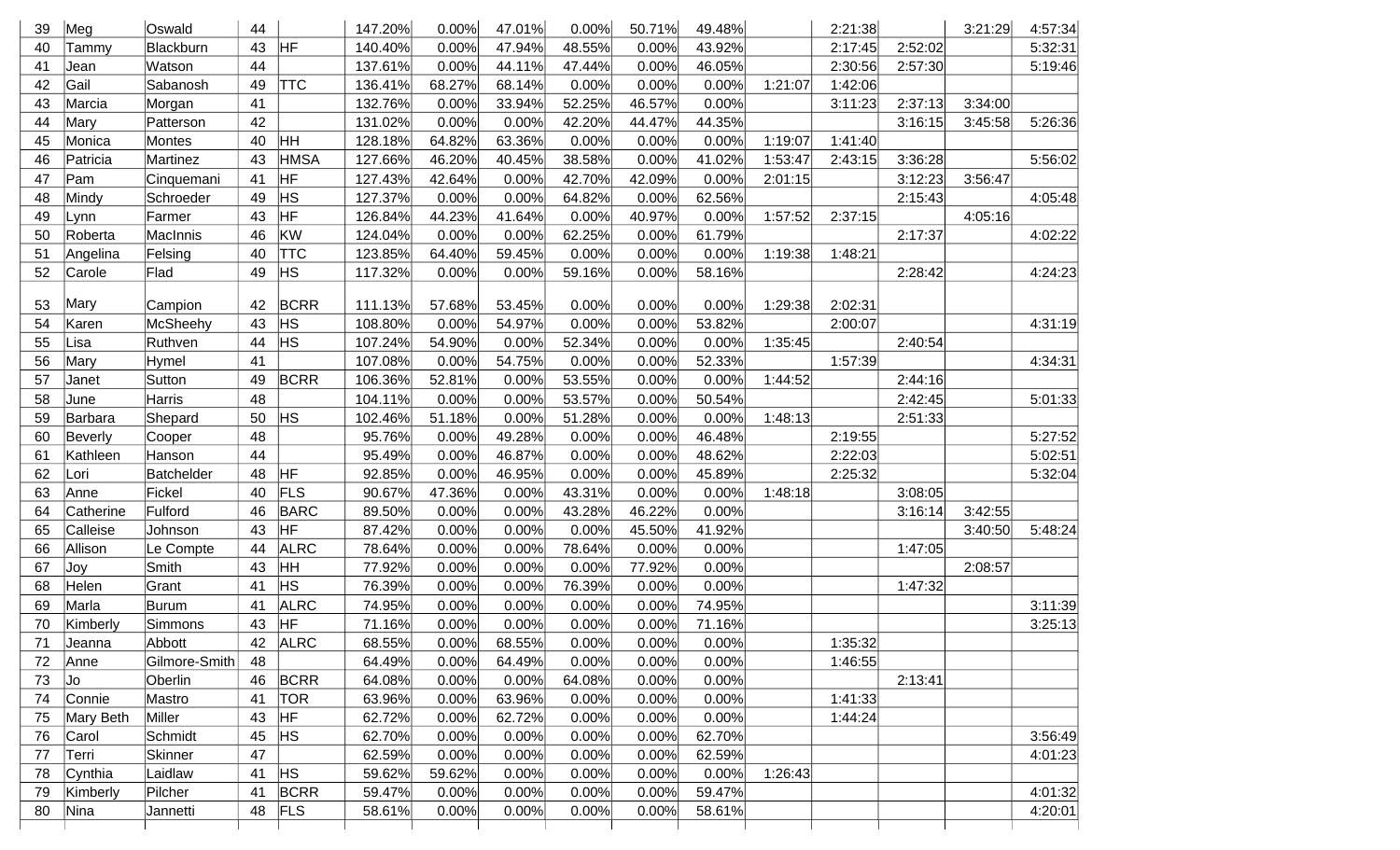| 81  | Eddie    | Mitchell       | 48 | <b>BCRR</b> | 58.11% | 58.11% | 0.00%  | 0.00%  | 0.00% | 0.00%  | 1:34:27 |         |         |         |
|-----|----------|----------------|----|-------------|--------|--------|--------|--------|-------|--------|---------|---------|---------|---------|
| 82  | Becky    | Peel           | 48 | <b>BCRR</b> | 57.43% | 0.00%  | 0.00%  | 0.00%  | 0.00% | 57.43% |         |         |         | 4:25:21 |
| 83  | Irene    | Duvo           | 46 |             | 56.73% | 0.00%  | 0.00%  | 0.00%  | 0.00% | 56.73% |         |         |         | 4:24:01 |
| 84  | Jo Ann   | Canich         | 45 |             | 55.33% | 0.00%  | 55.33% | 0.00%  | 0.00% | 0.00%  |         | 2:01:22 |         |         |
| 85  | Donna    | Crocker        | 45 | <b>TOR</b>  | 55.21% | 0.00%  | 55.21% | 0.00%  | 0.00% | 0.00%  |         | 2:01:38 |         |         |
| 86  | Kathrine | Morgan         | 42 | <b>KW</b>   | 55.14% | 0.00%  | 0.00%  | 0.00%  | 0.00% | 55.14% |         |         |         | 4:22:41 |
| 87  | Naomi    | Engel          | 45 | <b>BCRR</b> | 54.88% | 0.00%  | 54.88% | 0.00%  | 0.00% | 0.00%  |         | 2:02:21 |         |         |
| 88  | Connie   | <b>Butcher</b> | 41 | HF          | 54.52% | 0.00%  | 54.52% | 0.00%  | 0.00% | 0.00%  |         | 1:58:09 |         |         |
| 89  | Irene    | Binash         | 47 | <b>HS</b>   | 54.35% | 0.00%  | 0.00%  | 0.00%  | 0.00% | 54.35% |         |         |         | 4:38:00 |
| 90  | Monica   | <b>Tucker</b>  | 47 | <b>HF</b>   | 53.65% | 0.00%  | 0.00%  | 53.65% | 0.00% | 0.00%  |         |         | 2:41:04 |         |
| 91  | Susan    | Bell           | 41 | <b>CLFC</b> | 52.02% | 0.00%  | 0.00%  | 0.00%  | 0.00% | 52.02% |         |         |         | 4:36:08 |
| 92  | Ramona   | Zamudio        | 42 | <b>TOR</b>  | 50.29% | 50.29% | 0.00%  | 0.00%  | 0.00% | 0.00%  | 1:43:40 |         |         |         |
| 93  | Dena     | Sokolow        | 48 | <b>BCRR</b> | 49.66% | 0.00%  | 0.00%  | 0.00%  | 0.00% | 49.66% |         |         |         | 5:06:52 |
| 94  | Jovita   | Lopez Smith    | 46 |             | 49.60% | 0.00%  | 0.00%  | 0.00%  | 0.00% | 49.60% |         |         |         | 5:01:57 |
| 95  | Brigid   | Thompson       | 42 |             | 48.75% | 0.00%  | 0.00%  | 0.00%  | 0.00% | 48.75% |         |         |         | 4:57:04 |
| 96  | Alaina   | Metz           | 40 |             | 48.33% | 0.00%  | 0.00%  | 0.00%  | 0.00% | 48.33% |         |         |         | 4:54:48 |
| 97  | Rebecca  | VandeBunt      | 43 | <b>BCRR</b> | 48.29% | 0.00%  | 0.00%  | 0.00%  | 0.00% | 48.29% |         |         |         | 5:02:24 |
| 98  | Babette  | McQueen        | 49 |             | 48.21% | 0.00%  | 48.21% | 0.00%  | 0.00% | 0.00%  |         | 2:23:01 |         |         |
| 99  | Peggy    | Pugh           | 48 |             | 47.48% | 0.00%  | 0.00%  | 0.00%  | 0.00% | 47.48% |         |         |         | 5:20:57 |
| 100 | Michelle | Wolpert        | 42 | <b>BCRR</b> | 46.85% | 0.00%  | 0.00%  | 0.00%  | 0.00% | 46.85% |         |         |         | 5:09:10 |
| 101 | Marilyn  | <b>Blythe</b>  | 41 | <b>BCRR</b> | 45.14% | 0.00%  | 0.00%  | 0.00%  | 0.00% | 45.14% |         |         |         | 5:18:14 |
| 102 | Vicki    | Davis          | 40 | <b>CLFC</b> | 44.37% | 44.37% | 0.00%  | 0.00%  | 0.00% | 0.00%  | 1:55:35 |         |         |         |
| 103 | Susan    | Sample         | 41 | <b>BCRR</b> | 44.29% | 0.00%  | 44.29% | 0.00%  | 0.00% | 0.00%  |         | 2:26:38 |         |         |
| 104 | Cindy    | Weis           | 49 | <b>HS</b>   | 43.14% | 0.00%  | 43.14% | 0.00%  | 0.00% | 0.00%  |         | 2:39:50 |         |         |
| 105 | Penny    | Derkowski      | 44 | <b>ALRC</b> | 42.58% | 42.58% | 0.00%  | 0.00%  | 0.00% | 0.00%  | 2:04:30 |         |         |         |
| 106 | Anna     | Rodriguez      | 45 | <b>HF</b>   | 42.50% | 0.00%  | 0.00%  | 0.00%  | 0.00% | 42.50% |         |         |         | 5:49:24 |
| 107 | Amanda   | Pike           | 40 |             | 41.07% | 0.00%  | 0.00%  | 41.07% | 0.00% | 0.00%  |         |         | 3:18:22 |         |
| 108 | Paula    | Floeck         | 43 | HF          | 40.66% | 0.00%  | 0.00%  | 40.66% | 0.00% | 0.00%  |         |         | 3:25:25 |         |
| 109 | Michele  | Williams       | 40 | HF          | 32.31% | 0.00%  | 32.31% | 0.00%  | 0.00% | 0.00%  |         | 3:19:23 |         |         |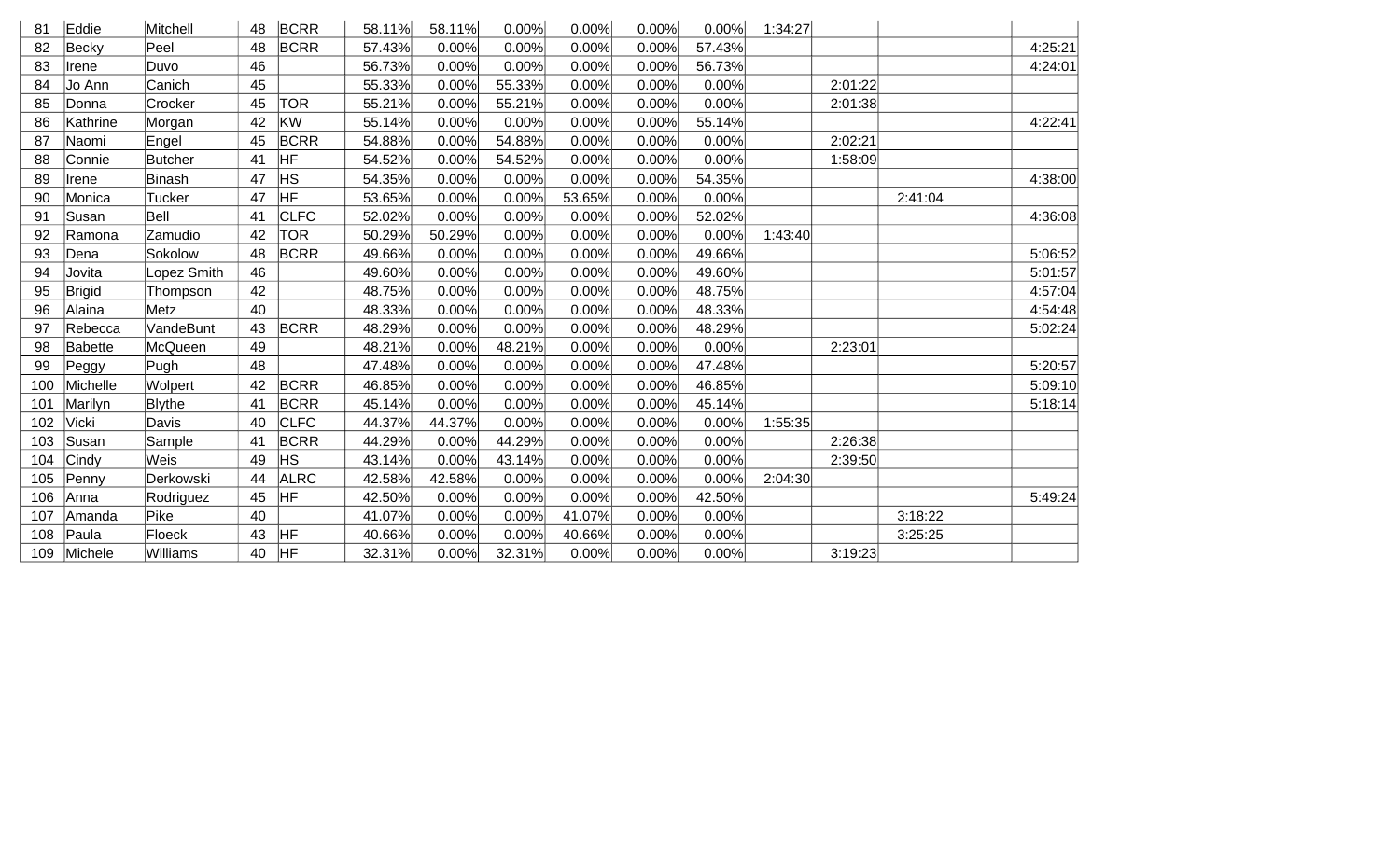## **Fall 2004 HARRA Runner of the Season Standings Women 50+**

|                |                         |                  |    |             | Best 3 of | $10 - mi$ |          |          |          |          | $10$ -mi |          |          |         |                      |
|----------------|-------------------------|------------------|----|-------------|-----------|-----------|----------|----------|----------|----------|----------|----------|----------|---------|----------------------|
|                | <b>Place First Name</b> | <b>Last Name</b> |    | Age Club    | 5         | pct.      | 20k pct. | 25k pct. | 30k pct. | Mar pct. | time     | 20k time | 25k time |         | 30k time   Mar. time |
|                | Karen                   | <b>Bowler</b>    | 55 | <b>HS</b>   | 245.52%   | 80.97%    | 76.79%   | 83.02%   | 81.54%   | 78.42%   | 1:11:42  | 1:34:57  | 1:52:07  | 2:18:28 | 3:27:24              |
| $\overline{2}$ | Ann                     | Ferguson         | 62 | <b>TTC</b>  | 226.77%   | 76.58%    | 0.00%    | 74.13%   | 76.07%   | 73.01%   | 1:21:32  |          | 2:13:45  | 2:39:53 | 3:59:50              |
| 3              | Eva                     | Luckey           | 50 | <b>HMSA</b> | 226.04%   | 76.18%    | 0.00%    | 73.96%   | 75.89%   | 73.97%   | 1:13:21  |          | 2:00:02  | 2:21:54 | 3:29:44              |
| 4              | Yong                    | Collins          | 50 | HS          | 218.58%   | 72.87%    | 70.52%   | 72.75%   | 72.96%   | 68.69%   | 1:16:00  | 1:38:39  | 2:02:01  | 2:27:36 | 3:45:51              |
| 5              | Julie                   | Rutledge         | 50 | HS          | 210.06%   | 0.00%     | 67.08%   | 71.92%   | 71.05%   | 0.00%    |          | 1:44:39  | 2:03:25  | 2:31:33 |                      |
| 6              | Patti                   | Sears            | 50 | HS          | 198.47%   | 61.73%    | 62.94%   | 66.48%   | 66.16%   | 65.84%   | 1:30:32  | 1:51:32  | 2:13:32  | 2:42:46 | 3:55:38              |
| $\overline{7}$ | Gloria                  | Mahoney          | 54 | <b>BCRR</b> | 197.49%   | 68.47%    | 62.60%   | 63.94%   | 0.00%    | 65.07%   | 1:24:47  | 1:56:29  | 2:24:10  |         | 4:07:31              |
| 8              | Susan                   | Middleton        | 54 | <b>ALRC</b> | 188.66%   | 61.49%    | 59.47%   | 64.36%   | 62.81%   | 59.99%   | 1:34:24  | 2:02:37  | 2:23:14  | 2:58:01 | 4:28:29              |
| 9              | Sheron                  | Rohmfeld         | 53 | <b>BARC</b> | 186.24%   | 0.00%     | 60.27%   | 64.10%   | 61.87%   | 54.82%   |          | 1:59:49  | 2:22:27  | 2:59:00 | 4:51:03              |
| 10             | Nancy                   | <b>Brammer</b>   | 51 | <b>TOR</b>  | 184.29%   | 0.00%     | 62.26%   | 63.56%   | 0.00%    | 58.47%   |          | 1:52:45  | 2:19:40  |         | 4:27:47              |
| 11             | Amelia                  | Taylor           | 51 | HH          | 172.94%   | 0.00%     | 56.40%   | 58.13%   | 0.00%    | 58.41%   |          | 2:05:37  | 2:34:08  |         | 4:28:05              |
| 12             | Karen                   | Lancer           | 53 | <b>ALRC</b> | 170.06%   | 58.69%    | 0.00%    | 0.00%    | 56.18%   | 55.19%   | 1:37:57  |          |          | 3:17:08 | 4:49:04              |
| 13             | Roslyn                  | Harrell          | 50 | HF          | 169.51%   | 56.89%    | 56.03%   | 56.59%   | 0.00%    | 52.45%   | 1:38:14  | 2:05:17  | 2:36:51  |         | 4:55:46              |
| 14             | Sadie                   | Greenman         | 73 | <b>ALRC</b> | 168.80%   | 59.02%    | 56.34%   | 53.45%   | 0.00%    | 0.00%    | 2:03:43  | 2:42:50  | 3:36:49  |         |                      |
| 15             | Kathryn                 | Vidal            | 53 | <b>BCRR</b> | 166.68%   | 57.75%    | 52.06%   | 0.00%    | 0.00%    | 56.87%   | 1:39:32  | 2:18:43  |          |         | 4:40:33              |
| 16             | Margaret                | Montgomery       | 63 | <b>BARC</b> | 165.00%   | 57.85%    | 0.00%    | 55.04%   | 52.11%   | 51.75%   | 1:50:25  |          | 3:04:20  | 3:56:05 | 5:42:14              |
| 17             | Annette                 | Persohn          | 50 | <b>HS</b>   | 164.74%   | 0.00%     | 52.23%   | 55.02%   | 55.08%   | 54.64%   |          | 2:14:24  | 2:41:20  | 3:15:30 | 4:43:54              |
| 18             | Hope                    | Sellers          | 58 | <b>BCRR</b> | 161.79%   | 57.44%    | 49.79%   | 54.56%   | 0.00%    | 0.00%    | 1:45:15  | 2:32:30  | 2:55:58  |         |                      |
| 19             | Ruth                    | Ruffino          | 53 | <b>RH</b>   | 161.58%   | 0.00%     | 49.56%   | 57.19%   | 49.93%   | 54.46%   |          | 2:25:43  | 2:39:39  | 3:41:48 | 4:52:58              |
| 20             | Lynn                    | Post             | 53 | <b>HMSA</b> | 160.20%   | 54.25%    | 52.19%   | 53.58%   | 52.12%   | 52.37%   | 1:45:58  | 2:18:22  | 2:50:25  | 3:32:30 | 5:04:39              |
| 21             | Irma                    | Conran           | 52 | <b>BCRR</b> | 159.51%   | 50.46%    | 49.70%   | 52.94%   | 55.07%   | 51.51%   | 1:51:46  | 2:22:33  | 2:49:16  | 3:19:14 | 5:06:50              |
| 22             | Kathleen                | Mahon            | 50 | <b>BCRR</b> | 159.26%   | 55.34%    | 51.88%   | 0.00%    | 0.00%    | 52.04%   | 1:40:05  | 2:14:06  |          |         | 4:58:06              |
| 23             | Donna                   | Sterns           | 51 | ŀнн         | 155.70%   | 77.59%    | 78.11%   | 0.00%    | 0.00%    | 0.00%    | 1:12:41  | 1:30:42  |          |         |                      |
| 24             | Ann                     | Atkinson         | 57 | <b>ALRC</b> | 152.31%   | 55.17%    | 46.17%   | 43.81%   | 50.98%   | 0.00%    | 1:47:20  | 2:42:46  | 3:36:49  | 3:46:03 |                      |
| 25             | Marjorie                | <b>Marks</b>     | 50 | HS          | 148.60%   | 0.00%     | 0.00%    | 50.87%   | 50.52%   | 47.20%   |          |          | 2:54:29  | 3:33:08 | 5:28:40              |
| 26             | <b>Billie Kay</b>       | Melanson         | 51 | HH          | 146.11%   | 74.72%    | 0.00%    | 71.39%   | 0.00%    | 0.00%    | 1:14:47  |          | 2:05:31  |         |                      |
| 27             | Ursula                  | Spilger          | 64 | <b>BCRR</b> | 143.48%   | 0.00%     | 0.00%    | 71.36%   | 0.00%    | 72.12%   |          |          | 2:23:50  |         | 4:08:25              |
| 28             | Norma                   | Dunn             | 51 | PTI         | 142.19%   | 48.78%    | 45.64%   | 0.00%    | 47.77%   | 43.46%   | 1:55:37  | 2:35:15  |          | 3:47:30 | 6:00:16              |
| 29             | Jana                    | Landry           | 51 | <b>BARC</b> | 139.89%   | 0.00%     | 69.64%   | 70.25%   | 0.00%    | 0.00%    |          | 1:40:48  | 2:07:33  |         |                      |
| 30             | <b>Betty Kay</b>        | Forbes           | 52 | <b>ALRC</b> | 137.62%   | 45.97%    | 43.27%   | 48.38%   | 0.00%    | 0.00%    | 2:02:41  | 2:43:44  | 3:05:13  |         |                      |
| 31             | Andrea                  | Broom            | 53 | <b>BCRR</b> | 129.18%   | 0.00%     | 0.00%    | 66.28%   | 0.00%    | 62.91%   |          |          | 2:16:29  |         | 4:13:37              |
| 32             | Bette                   | Lehmberg         | 51 | <b>HF</b>   | 104.51%   | 0.00%     | 0.00%    | 50.03%   | 0.00%    | 54.48%   |          |          | 2:59:07  |         | 4:47:24              |
| 33             | Bonnie                  | Egbert           | 52 |             | 102.69%   | 0.00%     | 48.27%   | 0.00%    | 0.00%    | 54.42%   |          | 2:28:12  |          |         | 4:50:24              |
| 34             | Susan                   | <b>Bruneni</b>   | 58 |             | 101.36%   | 0.00%     | 0.00%    | 52.46%   | 0.00%    | 48.90%   |          |          | 3:03:00  |         |                      |
| 35             | Carla                   |                  | 52 | PTI         |           |           | 35.50%   |          |          | 0.00%    |          |          | 2:34:36  |         | 5:42:52              |
|                |                         | Swindle          |    |             | 94.01%    | 0.00%     |          | 58.51%   | 0.00%    |          |          | 3:21:29  |          |         |                      |
| 36             | Sharlene                | Schlorholtz      | 53 | <b>HS</b>   | 93.85%    | 0.00%     | 48.51%   | 0.00%    | 0.00%    | 45.34%   |          | 2:27:28  |          |         | 5:48:34              |
| 37             | Barbara                 | Quinn            | 57 | <b>HMSA</b> | 92.90%    | 0.00%     | 46.60%   | 0.00%    | 0.00%    | 46.29%   |          | 2:39:37  |          |         | 5:58:28              |
| 38             | Vinnie                  | Lloyd            | 61 | PTI         | 91.19%    | 0.00%     | 45.65%   | 45.54%   | 0.00%    | 0.00%    |          | 2:51:49  | 3:37:43  |         |                      |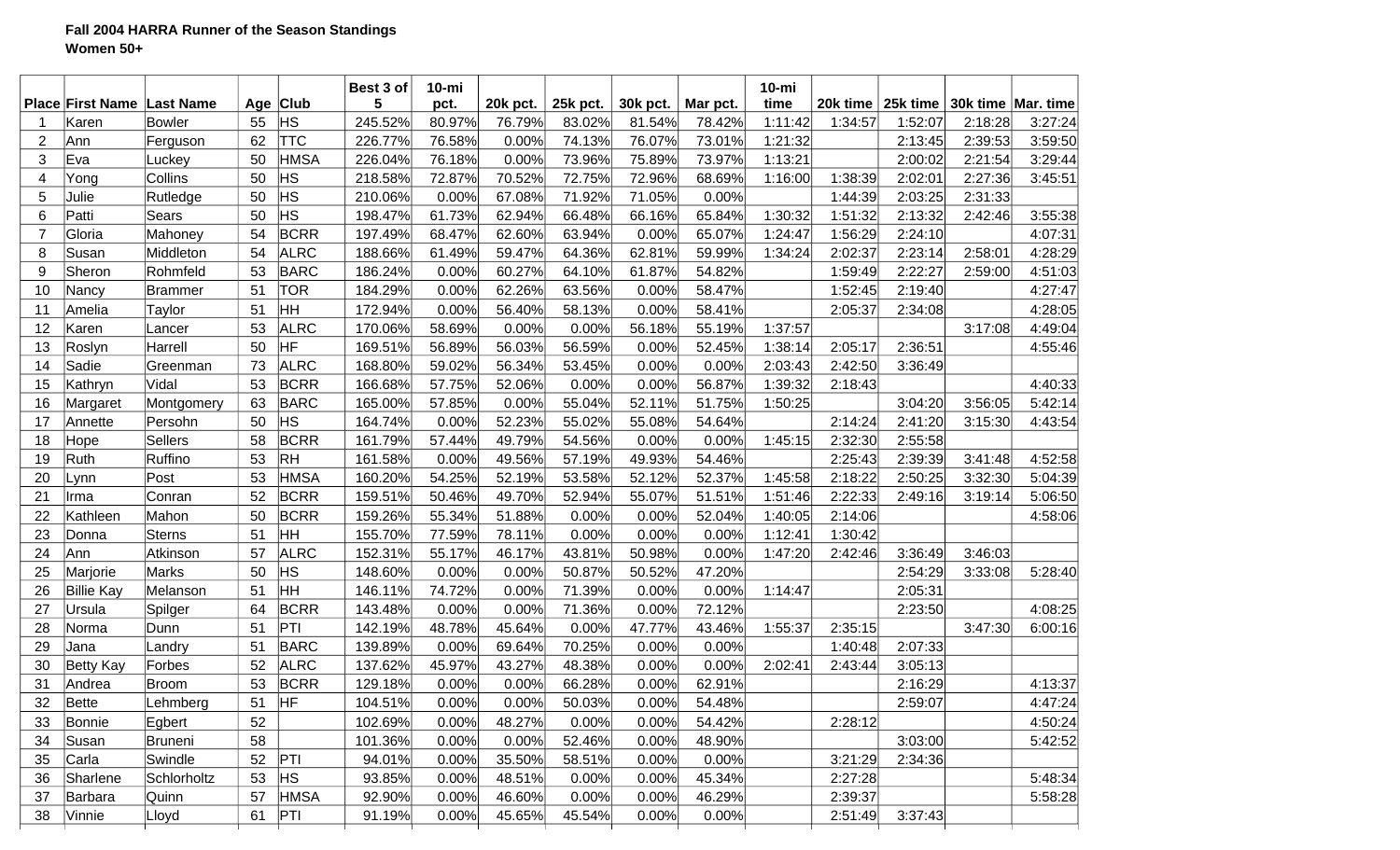| 39 | ΙK              | Moriarty        | 51 | HF          | 90.50% | 0.00%  | 43.73% | 46.77% | 0.00%  | 0.00%  |         | 2:40:32 | 3:09:47 |         |         |
|----|-----------------|-----------------|----|-------------|--------|--------|--------|--------|--------|--------|---------|---------|---------|---------|---------|
| 40 | Gloria          | Hinton          | 50 | <b>CLFC</b> | 90.46% | 46.48% | 43.98% | 0.00%  | 0.00%  | 0.00%  | 2:00:14 | 2:39:37 |         |         |         |
| 41 | Geri            | Wood            | 56 | HH          | 79.86% | 79.86% | 0.00%  | 0.00%  | 0.00%  | 0.00%  | 1:14:09 |         |         |         |         |
| 42 | Kathy           | Molitor         | 50 | <b>TTC</b>  | 75.49% | 75.49% | 0.00%  | 0.00%  | 0.00%  | 0.00%  | 1:14:02 |         |         |         |         |
| 43 | Carole          | Smith           | 50 | <b>ALRC</b> | 73.19% | 0.00%  | 0.00%  | 0.00%  | 0.00%  | 73.19% |         |         |         |         | 3:31:57 |
| 44 | Nancy           | Crane           | 62 | <b>HMSA</b> | 67.54% | 0.00%  | 0.00%  | 67.54% | 0.00%  | 0.00%  |         |         | 2:26:48 |         |         |
| 45 | Cindy           | Sosa            | 50 | HH          | 66.91% | 66.91% | 0.00%  | 0.00%  | 0.00%  | 0.00%  | 1:23:31 |         |         |         |         |
| 46 | Lynn            | <b>Trafton</b>  | 55 | <b>ALRC</b> | 63.44% | 63.44% | 0.00%  | 0.00%  | 0.00%  | 0.00%  | 1:32:22 |         |         |         |         |
| 47 | Leslie          | Hale            | 52 |             | 63.34% | 0.00%  | 0.00%  | 0.00%  | 0.00%  | 63.34% |         |         |         |         | 4:09:32 |
| 48 | Barbara         | Rowe            | 50 | <b>BCRR</b> | 62.18% | 0.00%  | 0.00%  | 0.00%  | 0.00%  | 62.18% |         |         |         |         | 4:09:30 |
| 49 | Judy            | Loy             | 66 | <b>HS</b>   | 61.90% | 0.00%  | 0.00%  | 0.00%  | 0.00%  | 61.90% |         |         |         |         | 4:56:32 |
| 50 | Beckie          | Duer            | 52 | <b>TTC</b>  | 60.64% | 0.00%  | 0.00%  | 0.00%  | 0.00%  | 60.64% |         |         |         |         | 4:20:38 |
| 51 | Sally           | <b>Sims</b>     | 61 |             | 59.13% | 0.00%  | 0.00%  | 0.00%  | 0.00%  | 59.13% |         |         |         |         | 4:52:47 |
| 52 | <b>Brigitte</b> | Laki            | 57 | <b>TTC</b>  | 57.19% | 0.00%  | 0.00%  | 0.00%  | 0.00%  | 57.19% |         |         |         |         | 4:50:11 |
| 53 | lvy             | Martino         | 53 | <b>BCRR</b> | 54.80% | 0.00%  | 0.00%  | 0.00%  | 0.00%  | 54.80% |         |         |         |         | 4:51:10 |
| 54 | Phylliss        | Chappell M.D.   | 50 |             | 54.64% | 0.00%  | 54.64% | 0.00%  | 0.00%  | 0.00%  |         | 2:08:28 |         |         |         |
| 55 | Kathy           | <b>Schaffer</b> | 54 | <b>HS</b>   | 54.51% | 0.00%  | 0.00%  | 54.51% | 0.00%  | 0.00%  |         |         | 2:49:06 |         |         |
| 56 | <b>Vicky</b>    | Mcclettie       | 56 | <b>HF</b>   | 50.12% | 0.00%  | 0.00%  | 0.00%  | 50.12% | 0.00%  |         |         |         | 3:47:34 |         |
| 57 | Jill            | DeVay           | 53 | <b>BCRR</b> | 49.32% | 0.00%  | 49.32% | 0.00%  | 0.00%  | 0.00%  |         | 2:26:26 |         |         |         |
| 58 | Mary            | Sandoval        | 52 | <b>BARC</b> | 47.49% | 0.00%  | 0.00%  | 0.00%  | 0.00%  | 47.49% |         |         |         |         | 5:32:49 |
| 59 | Joanne          | Einhorn         | 54 | <b>HS</b>   | 47.30% | 0.00%  | 47.30% | 0.00%  | 0.00%  | 0.00%  |         | 2:32:41 |         |         |         |
| 60 | Karen           | Berglund        | 53 | <b>HF</b>   | 47.24% | 0.00%  | 0.00%  | 0.00%  | 0.00%  | 47.24% |         |         |         |         | 5:37:43 |
| 61 | Mary            | Deason          | 60 | <b>HMSA</b> | 46.79% | 46.79% | 0.00%  | 0.00%  | 0.00%  | 0.00%  | 2:10:33 |         |         |         |         |
| 62 | Sarah           | Troscher        | 52 | <b>HF</b>   | 45.46% | 0.00%  | 45.46% | 0.00%  | 0.00%  | 0.00%  |         | 2:37:21 |         |         |         |
| 63 | Darlene         | <b>Miller</b>   | 56 |             | 42.81% | 0.00%  | 42.81% | 0.00%  | 0.00%  | 0.00%  |         | 2:53:46 |         |         |         |
| 64 | Jean            | Wrench          | 55 | <b>HS</b>   | 42.60% | 0.00%  | 42.60% | 0.00%  | 0.00%  | 0.00%  |         | 2:51:11 |         |         |         |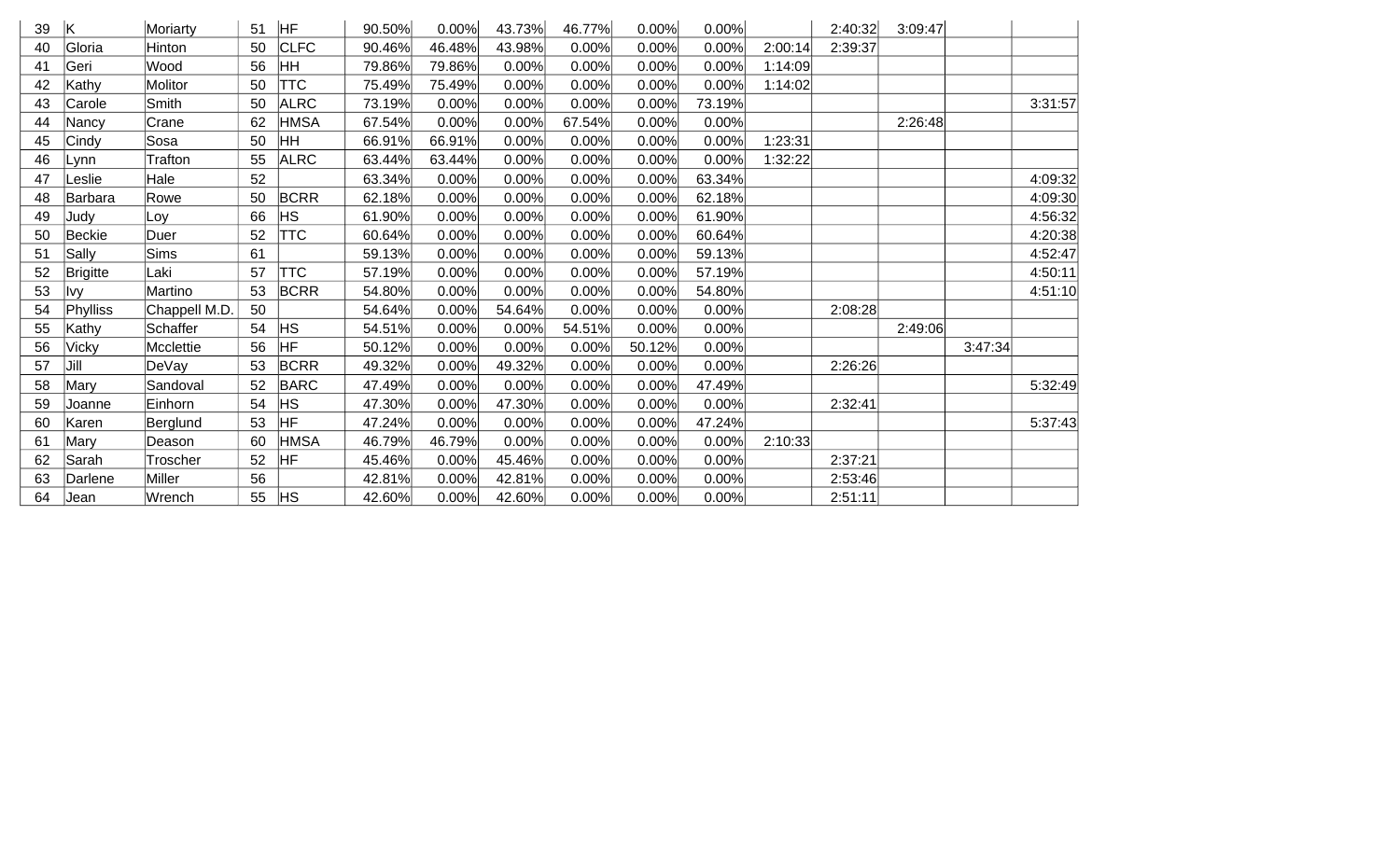## **Fall 2004 HARRA Runner of the Season Standings Men under 40**

|                |                                           |                  |           | <b>Club</b> | Best 3 of<br>5 | $10 - mi$      |                    |                    |                   |                   | $10$ -mi<br>time | 20k time | 25k time |         | 30k time   Mar. time |
|----------------|-------------------------------------------|------------------|-----------|-------------|----------------|----------------|--------------------|--------------------|-------------------|-------------------|------------------|----------|----------|---------|----------------------|
|                | <b>Place First Name Last Name</b><br>Sean | Wade             | Age<br>38 | KW          | 258.61%        | pct.<br>85.70% | 20k pct.<br>85.55% | 25k pct.<br>87.37% | 30k pct.<br>0.00% | Mar pct.<br>0.00% | 0:52:07          | 1:05:51  | 1:21:57  |         |                      |
| $\overline{2}$ | Luis                                      | Armenteros       | 32        | HH          | 252.99%        | 85.08%         | 82.94%             | 84.97%             | 0.00%             | 0.00%             | 0:52:30          | 1:07:55  | 1:24:16  |         |                      |
| 3              | Brett                                     | Riley            | 33        | <b>HS</b>   | 244.70%        | 77.70%         | 77.61%             | 81.28%             | 81.84%            | 81.59%            | 0:57:29          | 1:12:35  | 1:28:06  | 1:46:37 | 2:35:27              |
| 4              | Michael                                   | DeFee            | 30        | HH          | 243.55%        | 0.00%          | 0.00%              | 80.76%             | 79.84%            | 82.95%            |                  |          | 1:28:40  | 1:49:17 | 2:32:54              |
| 5              | Francisco                                 | Perez            | 39        | <b>TOR</b>  | 240.29%        | 79.83%         | 79.21%             | 81.25%             | 78.31%            | 70.80%            | 0:55:57          | 1:11:07  | 1:28:07  | 1:51:25 | 2:59:08              |
| 6              | Jon                                       | Warren           | 39        | HH          | 233.05%        | 78.18%         | 75.96%             | 78.91%             | 0.00%             | 0.00%             | 0:57:08          | 1:14:10  | 1:30:44  |         |                      |
| $\overline{7}$ | John                                      | Yoder            | 33        | <b>HS</b>   | 226.82%        | 76.30%         | 0.00%              | 74.60%             | 0.00%             | 75.92%            | 0:58:32          |          | 1:35:58  |         | 2:47:04              |
| 8              | Thomas                                    | King Jr          | 36        | HS          | 221.80%        | 70.32%         | 68.30%             | 72.96%             | 73.00%            | 75.83%            | 1:03:31          | 1:22:29  | 1:38:08  | 1:59:31 | 2:47:15              |
| 9              | Olaf                                      | <b>Barth</b>     | 38        | HS          | 219.04%        | 0.00%          | 67.52%             | 73.06%             | 72.50%            | 73.49%            |                  | 1:23:26  | 1:38:00  | 2:00:21 | 2:52:35              |
| 10             | Allen                                     | Terrell          | 37        | <b>TTC</b>  | 217.02%        | 71.08%         | 71.49%             | 74.45%             | 0.00%             | 67.98%            | 1:02:50          | 1:18:48  | 1:36:10  |         | 3:06:35              |
| 11             |                                           | Alvarado         | 39        | <b>ALRC</b> | 215.35%        | 72.76%         | 60.11%             | 71.94%             | 0.00%             | 70.65%            | 1:01:23          | 1:33:43  | 1:39:32  |         | 2:59:31              |
| 12             | Jorge<br>Alfonso                          |                  | 19        | <b>TOR</b>  | 214.12%        | 71.15%         | 72.84%             | 69.98%             | 70.13%            | 63.32%            | 1:02:47          | 1:17:20  | 1:42:19  | 2:04:25 |                      |
| 13             | Scott                                     | Franco<br>Hardin | 32        | <b>ALRC</b> | 213.93%        | 70.28%         | 71.10%             | 72.55%             | 0.00%             | 0.00%             | 1:03:33          | 1:19:14  | 1:38:41  |         | 3:20:19              |
| 14             | Jeff                                      | Eisele           | 34        | TOR         | 211.24%        | 0.00%          | 67.45%             | 71.57%             | 68.16%            | 71.52%            |                  | 1:23:31  | 1:40:02  | 2:08:01 | 2:57:21              |
| 15             | Shawn                                     | Smith            | 39        | HH          | 210.85%        | 0.00%          | 0.00%              | 72.73%             | 68.85%            | 69.27%            |                  |          | 1:38:27  | 2:06:43 | 3:03:06              |
|                |                                           |                  | 37        |             |                |                |                    |                    |                   |                   |                  |          |          |         |                      |
| 16             | Christopher                               | Bittinger        |           | <b>BARC</b> | 210.85%        | 67.14%         | 68.17%             | 70.59%             | 72.09%            | 65.42%            | 1:06:32          | 1:22:38  | 1:41:26  | 2:01:02 | 3:13:53              |
| 17             | Francisco                                 | Garza            | 39        | <b>TOR</b>  | 209.33%        | 69.01%         | 67.22%             | 69.36%             | 70.10%            | 69.87%            | 1:04:43          | 1:23:48  | 1:43:14  | 2:04:28 | 3:01:31              |
| 18             | Raul                                      | Quiros           | 28<br>34  | HH          | 209.06%        | 69.59%         | 67.33%             | 72.14%             | 0.00%             | 0.00%             | 1:04:11          | 1:23:40  | 1:39:15  |         |                      |
| 19             | Leno                                      | Rios             |           | <b>TOR</b>  | 206.51%        | 69.97%         | 65.81%             | 70.73%             | 61.95%            | 0.00%             | 1:03:50          | 1:25:36  | 1:41:14  | 2:20:51 |                      |
| 20             | Jeremy                                    | Dye              | 28        | FLS<br>HS   | 204.68%        | 69.35%         | 66.35%             | 0.00%              | 0.00%             | 68.98%            | 1:04:25          | 1:24:54  |          |         | 3:03:52              |
| 21             | Chris                                     | Boylan           | 30        |             | 203.06%        | 63.21%         | 63.91%             | 67.68%             | 67.35%            | 68.03%            | 1:10:40          | 1:28:09  | 1:45:47  | 2:09:33 | 3:06:26              |
| 22             | Tom                                       | Stilwell         | 35        | <b>BCRR</b> | 201.22%        | 65.44%         | 60.24%             | 70.07%             | 0.00%             | 65.71%            | 1:08:16          | 1:33:31  | 1:42:11  |         | 3:13:01              |
| 23             | Scott                                     | Wonderly         | 38        | <b>BCRR</b> | 200.78%        | 66.09%         | 64.52%             | 67.88%             | 0.00%             | 66.81%            | 1:07:35          | 1:27:19  | 1:45:29  |         | 3:09:50              |
| 24             | Alex                                      | Chatfield        | 33        |             | 194.96%        | 0.00%          | 54.66%             | 63.48%             | 63.82%            | 67.66%            |                  | 1:43:04  | 1:52:47  | 2:16:43 | 3:07:28              |
| 25             | Simon                                     | <b>Brabo</b>     | 29        | <b>BCRR</b> | 192.03%        | 61.29%         | 61.08%             | 65.66%             | 60.46%            | 65.08%            | 1:12:53          | 1:32:14  | 1:49:03  | 2:24:18 | 3:14:54              |
| 26             | Jesus                                     | Garza            | 37        | <b>HMSA</b> | 189.48%        | 64.33%         | 60.12%             | 65.03%             | 0.00%             | 59.03%            | 1:09:26          | 1:33:42  | 1:50:06  |         | 3:34:51              |
| 27             | David                                     | McGeehon         | 36        | <b>BCRR</b> | 189.03%        | 61.66%         | 62.17%             | 65.20%             | 61.59%            | 58.21%            | 1:12:26          | 1:30:37  | 1:49:49  | 2:21:40 | 3:37:54              |
| 28             | Stuart                                    | Muirhead         | 39        | <b>BCRR</b> | 188.70%        | 0.00%          | 0.00%              | 65.10%             | 61.25%            | 62.36%            |                  |          | 1:49:59  | 2:22:27 | 3:23:24              |
| 29             | Shon                                      | Moynihan         | 39        | HH          | 179.50%        | 60.68%         | 0.00%              | 59.36%             | 0.00%             | 59.47%            | 1:13:37          |          | 2:00:38  |         | 3:33:17              |
| 30             | Alan                                      | Mcclain          | 30        | <b>BCRR</b> | 168.69%        | 55.52%         | 53.29%             | 56.01%             | 55.42%            | 57.16%            | 1:20:27          | 1:45:43  | 2:07:50  | 2:37:26 | 3:41:54              |
| 31             | Paul                                      | Kennedy          | 38        | ∣нs         | 167.12%        | 54.05%         | 0.00%              | 57.49%             | 53.08%            | 55.58%            | 1:22:39          |          | 2:04:32  | 2:44:23 | 3:48:12              |
| 32             | Rudy                                      | Rocha            | 35        | <b>BARC</b> | 166.79%        | 82.35%         | 0.00%              | 84.44%             | 0.00%             | 0.00%             | 0:54:14          |          | 1:24:48  |         |                      |
| 33             | Enrique                                   | Rincon           | 33        | <b>TOR</b>  | 165.60%        | 54.65%         | 52.80%             | 56.70%             | 0.00%             | 54.25%            | 1:21:44          | 1:46:41  | 2:06:17  |         | 3:53:47              |
| 34             | Darrin                                    | Caramonta        | 39        |             | 164.94%        | 0.00%          | 50.83%             | 55.99%             | 53.66%            | 55.29%            |                  | 1:50:49  | 2:07:53  | 2:42:36 | 3:49:24              |
| 35             | Steve                                     | Hasson           | 38        | <b>BCRR</b> | 158.40%        | 0.00%          | 51.75%             | 53.26%             | 52.51%            | 52.63%            |                  | 1:48:52  | 2:14:27  | 2:46:09 | 4:01:00              |
| 36             | Sean                                      | Vitelli          | 30        |             | 153.63%        | 0.00%          | 0.00%              | 48.52%             | 51.06%            | 54.06%            |                  |          | 2:27:34  | 2:50:53 | 3:54:38              |
| 37             | Tony                                      | Van              | 38        |             | 152.13%        | 0.00%          | 49.76%             | 51.78%             | 48.61%            | 50.59%            |                  | 1:53:13  | 2:18:17  | 2:59:30 | 4:10:43              |
| 38             | Juan                                      | Arrieta          | 36        | <b>HS</b>   | 150.54%        | 50.91%         | 46.24%             | 53.39%             | 0.00%             | 45.93%            | 1:27:44          | 2:01:50  | 2:14:06  |         | 4:36:07              |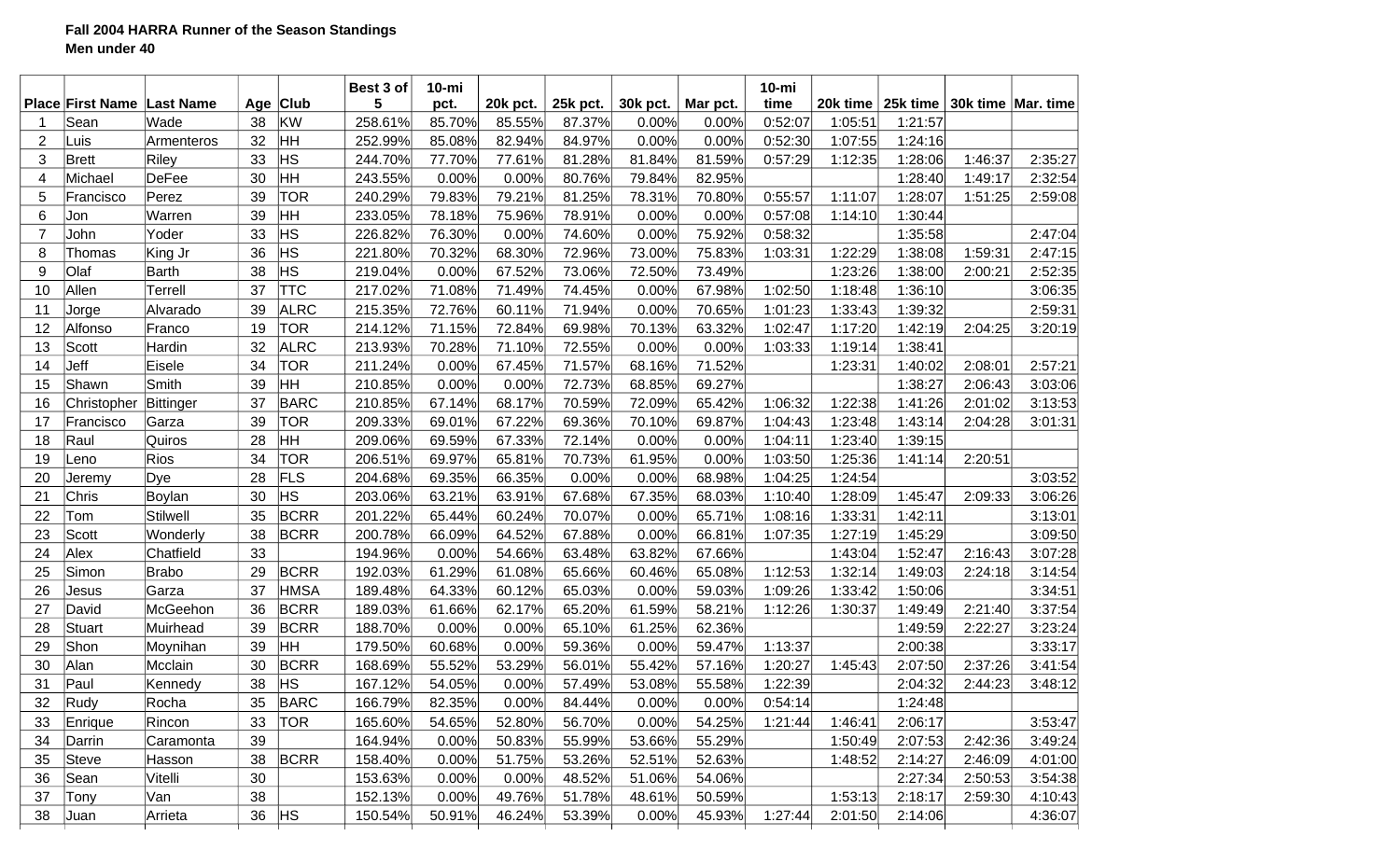| 39 | Jose        | Oviedo       | 28 | <b>TOR</b>  | 145.46% | 0.00%  | 0.00%  | 72.38%   | 0.00%  | 73.07% |         |         | 1:38:55 |         | 2:53:34 |
|----|-------------|--------------|----|-------------|---------|--------|--------|----------|--------|--------|---------|---------|---------|---------|---------|
| 40 | Jose        | Mezones      | 38 |             | 145.14% | 0.00%  | 0.00%  | 52.13%   | 46.66% | 46.35% |         |         | 2:17:21 | 3:07:00 | 4:33:38 |
| 41 | Michel      | Saint-Cyr    | 36 | KW          | 144.47% | 0.00%  | 71.10% | 73.38%   | 0.00%  | 0.00%  |         | 1:19:14 | 1:37:35 |         |         |
| 42 | Todd        | Eitleman     | 37 | <b>HMSA</b> | 142.79% | 46.68% | 41.70% | 49.13%   | 0.00%  | 46.98% | 1:35:41 | 2:15:05 | 2:25:45 |         | 4:29:58 |
| 43 | <b>Brad</b> | Patterson    | 35 | <b>HS</b>   | 142.67% | 72.43% | 70.24% | 0.00%    | 0.00%  | 0.00%  | 1:01:40 | 1:20:12 |         |         |         |
| 44 | David       | Marchand     | 32 | HF          | 140.34% | 0.00%  | 46.67% | 0.00%    | 48.51% | 45.15% |         | 2:00:42 |         | 2:59:51 | 4:40:54 |
| 45 | Michael     | Richardson   | 34 |             | 138.22% | 0.00%  | 0.00%  | 47.30%   | 45.13% | 45.79% |         |         | 2:31:23 | 3:13:20 | 4:36:59 |
| 46 | John        | McWhorter    | 40 | <b>BCRR</b> | 135.83% | 0.00%  | 0.00%  | 0.00%    | 67.00% | 68.84% |         |         |         | 2:13:01 | 3:07:21 |
| 47 | John        | Boettcher    | 15 | <b>BARC</b> | 135.48% | 67.59% | 67.89% | 0.00%    | 0.00%  | 0.00%  | 1:06:05 | 1:22:59 |         |         |         |
| 48 | Jeff        | Walsdorf     | 39 |             | 133.87% | 42.72% | 42.89% | 46.36%   | 44.61% | 40.70% | 1:44:34 | 2:11:20 | 2:34:26 | 3:15:34 | 5:11:39 |
|    |             |              |    |             |         |        |        |          |        |        |         |         |         |         |         |
| 49 | Francisco   | Gonzalez     | 31 | <b>TOR</b>  | 132.38% | 0.00%  | 65.72% | 66.66%   | 0.00%  | 0.00%  |         | 1:25:43 | 1:47:25 |         |         |
| 50 | Andrew      | Keller       | 29 |             | 131.40% | 0.00%  | 61.76% | 69.64%   | 0.00%  | 0.00%  |         | 1:31:13 | 1:42:49 |         |         |
| 51 | Dennis      | Troland      | 39 | KW          | 127.87% | 0.00%  | 0.00%  | 62.63%   | 0.00%  | 65.24% |         |         | 1:54:20 |         | 3:14:24 |
| 52 | Michael     | Fitzgerald   | 39 | <b>HS</b>   | 125.24% | 0.00%  | 0.00%  | 63.61%   | 0.00%  | 61.63% |         |         | 1:52:34 |         | 3:25:47 |
| 53 | Jon         | Walk         | 38 | HS          | 124.23% | 40.58% | 0.00%  | 39.96%   | 41.28% | 42.36% | 1:50:04 |         | 2:59:11 | 3:31:21 | 4:59:23 |
| 54 | David       | Fornet       | 38 |             | 122.20% | 0.00%  | 37.36% | 42.72%   | 0.00%  | 42.11% |         | 2:30:46 | 2:47:36 |         | 5:01:11 |
| 55 | Grant       | Walker       | 13 | <b>FLS</b>  | 121.86% | 0.00%  | 42.64% | 44.12%   | 34.21% | 35.10% |         | 2:12:07 | 2:42:18 | 4:15:01 | 6:01:20 |
| 56 | Daniel      | <b>Dick</b>  | 26 | <b>TTC</b>  | 121.52% | 40.63% | 42.04% | 0.00%    | 35.46% | 38.85% | 1:49:56 | 2:14:00 |         | 4:06:02 | 5:26:29 |
| 57 | Nagaraju    | Rangaraju    | 26 | <b>HS</b>   | 120.42% | 0.00%  | 64.66% | 55.75%   | 0.00%  | 0.00%  |         | 1:27:07 | 2:08:25 |         |         |
| 58 | Kyle        | Ezer         | 30 | HF          | 118.47% | 38.93% | 38.42% | 41.12%   | 0.00%  | 0.00%  | 1:54:44 | 2:26:37 | 2:54:09 |         |         |
| 59 | Darren      | Aklestad     | 38 | <b>FLS</b>  | 115.87% | 57.86% | 58.01% | 0.00%    | 0.00%  | 0.00%  | 1:17:12 | 1:37:07 |         |         |         |
| 60 | Wesley      | Ward         | 35 | HF          | 115.43% | 38.60% | 0.00%  | 38.46%   | 0.00%  | 38.38% | 1:55:44 |         | 3:06:11 |         | 5:30:28 |
| 61 | Christopher | Preston      | 32 | <b>BARC</b> | 114.10% | 56.80% | 57.30% | 0.00%    | 0.00%  | 0.00%  | 1:18:38 | 1:38:19 |         |         |         |
| 62 | Thomas      | Fons         | 38 | <b>HF</b>   | 112.25% | 0.00%  | 57.65% | 0.00%    | 0.00%  | 54.60% |         | 1:37:43 |         |         | 3:52:17 |
| 63 | Randolph    | Watson       | 39 |             | 111.96% | 0.00%  | 55.29% | 0.00%    | 0.00%  | 56.66% |         | 1:41:53 |         |         | 3:43:50 |
| 64 | Ryan        | Stepler      | 26 | <b>HS</b>   | 110.68% | 0.00%  | 0.00%  | 55.69%   | 0.00%  | 54.99% |         |         | 2:08:34 |         | 3:50:40 |
| 65 | lan         | Newsham      | 38 | <b>BCRR</b> | 109.54% | 55.40% | 54.14% | 0.00%    | 0.00%  | 0.00%  | 1:20:38 | 1:44:03 |         |         |         |
| 66 | Brad        | Ryan         | 28 | kw          | 105.30% | 0.00%  | 50.39% | 54.91%   | 0.00%  | 0.00%  |         | 1:51:48 | 2:10:24 |         |         |
| 67 | Trey        | Young        | 24 | <b>BCRR</b> | 104.55% | 59.87% | 44.69% | 0.00%    | 0.00%  | 0.00%  | 1:14:37 | 2:06:04 |         |         |         |
| 68 | Robert      | Abramczyk    | 37 |             | 100.91% | 0.00%  | 0.00%  | 0.00%    | 50.07% | 50.84% |         |         |         | 2:54:16 | 4:09:29 |
| 69 | Samuel      | Ogundele     | 28 | <b>HS</b>   | 99.63%  | 48.74% | 0.00%  | 0.00%    | 0.00%  | 50.89% | 1:31:38 |         |         |         | 4:09:14 |
| 70 | Frank       | Benavente    | 38 | HF          | 87.48%  | 0.00%  | 42.33% | 45.15%   | 0.00%  | 0.00%  |         | 2:13:05 | 2:38:35 |         |         |
| 71 | David       | Underwood    | 38 | HF          | 86.94%  | 0.00%  | 43.94% | $0.00\%$ | 0.00%  | 43.00% |         | 2:08:13 |         |         | 4:54:57 |
| 72 | Jan         | Vanhaezebrou | 37 |             | 86.13%  | 0.00%  | 0.00%  | 0.00%    | 46.84% | 39.29% |         |         |         | 3:06:17 | 5:22:47 |
| 73 | Evan        | Johnson      | 13 | PTI         | 85.28%  | 0.00%  | 0.00%  | 47.22%   | 0.00%  | 38.06% |         |         | 2:31:39 |         | 5:33:13 |
| 74 | Gabriel     | Rodriguez    | 26 | <b>BARC</b> | 83.83%  | 0.00%  | 0.00%  | 0.00%    | 0.00%  | 83.83% |         |         |         |         | 2:31:18 |
| 75 | Vaughn      | <b>Gibbs</b> | 31 | <b>ALRC</b> | 83.43%  | 0.00%  | 0.00%  | 0.00%    | 0.00%  | 83.43% |         |         |         |         | 2:32:01 |
| 76 | Seth        | Talbot       | 30 |             | 82.62%  | 0.00%  | 40.96% | 0.00%    | 0.00%  | 41.66% |         | 2:17:32 |         |         | 5:04:25 |
| 77 | Joseph      | Routt        | 25 | <b>TOR</b>  | 82.20%  | 0.00%  | 0.00%  | 82.20%   | 0.00%  | 0.00%  |         |         | 1:27:07 |         |         |
| 78 | Eden        | Barrera Jr   | 39 |             | 80.04%  | 0.00%  | 42.18% | 0.00%    | 0.00%  | 37.86% |         | 2:13:34 |         |         | 5:35:01 |
| 79 | Thomas      | Radosevich   | 0  | <b>BCRR</b> | 78.26%  | 0.00%  | 0.00%  | 0.00%    | 0.00%  | 78.26% |         |         |         |         | 2:58:57 |
| 80 | Michial     | Burge        | 37 |             | 77.67%  | 0.00%  | 0.00%  | 0.00%    | 41.43% | 36.24% |         |         |         | 3:30:36 | 5:49:56 |
|    |             |              |    |             |         |        |        |          |        |        |         |         |         |         |         |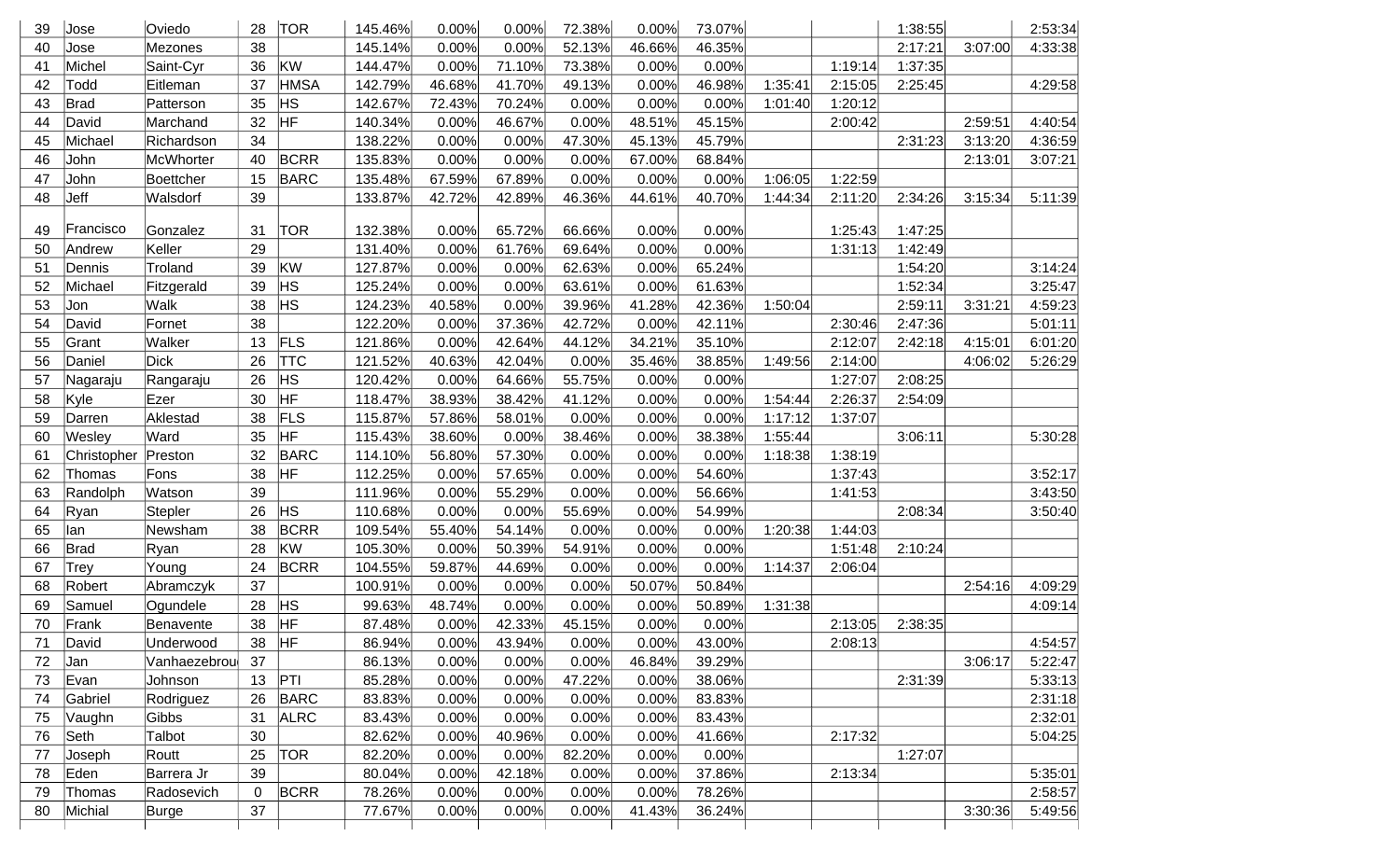| 81  | Carlo       | Deason         | 35 | <b>HMSA</b> | 75.14% | 75.14% | 0.00%  | 0.00%  | 0.00%  | 0.00%  | 0:59:27 |         |         |         |         |
|-----|-------------|----------------|----|-------------|--------|--------|--------|--------|--------|--------|---------|---------|---------|---------|---------|
| 82  | Jose Angel  | Lara           | 28 | <b>ALRC</b> | 72.48% | 72.48% | 0.00%  | 0.00%  | 0.00%  | 0.00%  | 1:01:38 |         |         |         |         |
| 83  | Steven      | Karpas         | 39 |             | 70.38% | 0.00%  | 0.00%  | 70.38% | 0.00%  | 0.00%  |         |         | 1:41:44 |         |         |
| 84  | Ricky       | Mitchell       | 34 | <b>BCRR</b> | 70.28% | 0.00%  | 0.00%  | 0.00%  | 0.00%  | 70.28% |         |         |         |         | 3:00:28 |
| 85  | Mariano     | Vazguez        | 32 | <b>TOR</b>  | 68.00% | 68.00% | 0.00%  | 0.00%  | 0.00%  | 0.00%  | 1:05:41 |         |         |         |         |
| 86  | Christopher | Schad          | 29 |             | 65.71% | 65.71% | 0.00%  | 0.00%  | 0.00%  | 0.00%  | 1:07:58 |         |         |         |         |
| 87  | Soren       | Hauch          | 34 | <b>HS</b>   | 60.23% | 0.00%  | 0.00%  | 0.00%  | 0.00%  | 60.23% |         |         |         |         | 3:30:35 |
| 88  | Doug        | Schroeder      | 37 | KW          | 59.85% | 0.00%  | 0.00%  | 0.00%  | 0.00%  | 59.85% |         |         |         |         | 3:31:55 |
| 89  | Matt        | Kolesar        | 38 | <b>HS</b>   | 59.49% | 0.00%  | 0.00%  | 0.00%  | 0.00%  | 59.49% |         |         |         |         | 3:33:13 |
| 90  | Timothy     | Blanchard      | 29 |             | 59.30% | 0.00%  | 59.30% | 0.00%  | 0.00%  | 0.00%  |         | 1:35:00 |         |         |         |
| 91  | Michael     | Tognarelli     | 32 | <b>HS</b>   | 59.07% | 0.00%  | 0.00%  | 59.07% | 0.00%  | 0.00%  |         |         | 2:01:13 |         |         |
| 92  | Roberto     | Hernandez      | 25 | <b>TOR</b>  | 55.06% | 0.00%  | 0.00%  | 0.00%  | 0.00%  | 55.06% |         |         |         |         | 3:50:22 |
| 93  | Guus        | Stigter        | 36 | KW          | 53.69% | 0.00%  | 53.69% | 0.00%  | 0.00%  | 0.00%  |         | 1:44:55 |         |         |         |
| 94  | Doug        | Ross           | 32 | <b>HS</b>   | 53.34% | 0.00%  | 0.00%  | 0.00%  | 53.34% | 0.00%  |         |         |         | 2:43:35 |         |
| 95  | Steve       | Keller         | 39 |             | 52.65% | 0.00%  | 0.00%  | 0.00%  | 0.00%  | 52.65% |         |         |         |         | 4:00:55 |
| 96  | Jim         | Simmons        | 39 | HF          | 52.59% | 0.00%  | 0.00%  | 0.00%  | 0.00%  | 52.59% |         |         |         |         | 4:01:10 |
| 97  | Chris       | Evans          | 34 |             | 52.07% | 0.00%  | 52.07% | 0.00%  | 0.00%  | 0.00%  |         | 1:48:11 |         |         |         |
| 98  | Tom         | Davies         | 31 |             | 49.75% | 0.00%  | 0.00%  | 0.00%  | 0.00%  | 49.75% |         |         |         |         | 4:14:58 |
| 99  | Benjamin A. | Mayer          | 37 |             | 49.21% | 0.00%  | 0.00%  | 0.00%  | 0.00%  | 49.21% |         |         |         |         | 4:17:43 |
| 100 | Thomas      | <b>Sellers</b> | 36 | <b>BCRR</b> | 48.02% | 0.00%  | 0.00%  | 0.00%  | 0.00%  | 48.02% |         |         |         |         | 4:24:08 |
| 101 | Michael     | Whipple        | 35 |             | 47.68% | 0.00%  | 47.68% | 0.00%  | 0.00%  | 0.00%  |         | 1:58:09 |         |         |         |
| 102 | Anthony     | Toh            | 36 |             | 45.00% | 0.00%  | 0.00%  | 0.00%  | 0.00%  | 45.00% |         |         |         |         | 4:41:52 |
| 103 | Joe         | DeBruyn        | 39 | <b>HMSA</b> | 44.13% | 0.00%  | 44.13% | 0.00%  | 0.00%  | 0.00%  |         | 2:07:40 |         |         |         |
| 104 | Quinn       | Aikens         | 38 |             | 43.42% | 0.00%  | 0.00%  | 0.00%  | 0.00%  | 43.42% |         |         |         |         | 4:52:07 |
| 105 | Christian   | Navarro        | 32 |             | 42.49% | 0.00%  | 0.00%  | 0.00%  | 0.00%  | 42.49% |         |         |         |         | 4:58:29 |
| 106 | Fred        | Gallucci       | 39 |             | 41.62% | 0.00%  | 41.62% | 0.00%  | 0.00%  | 0.00%  |         | 2:15:22 |         |         |         |
| 107 | Stuart      | McLanahan      | 34 |             | 40.91% | 0.00%  | 0.00%  | 0.00%  | 0.00%  | 40.91% |         |         |         |         | 5:10:02 |
| 108 | Casey       | McDonough      | 39 | <b>BCRR</b> | 40.12% | 0.00%  | 40.12% | 0.00%  | 0.00%  | 0.00%  |         | 2:20:25 |         |         |         |
| 109 | Jerry       | Mak            | 40 | ΗS          | 39.93% | 0.00%  | 0.00%  | 0.00%  | 0.00%  | 39.93% |         |         |         |         | 5:22:57 |
| 110 | David       | Reed           | 33 |             | 36.87% | 0.00%  | 0.00%  | 0.00%  | 0.00%  | 36.87% |         |         |         |         | 5:44:01 |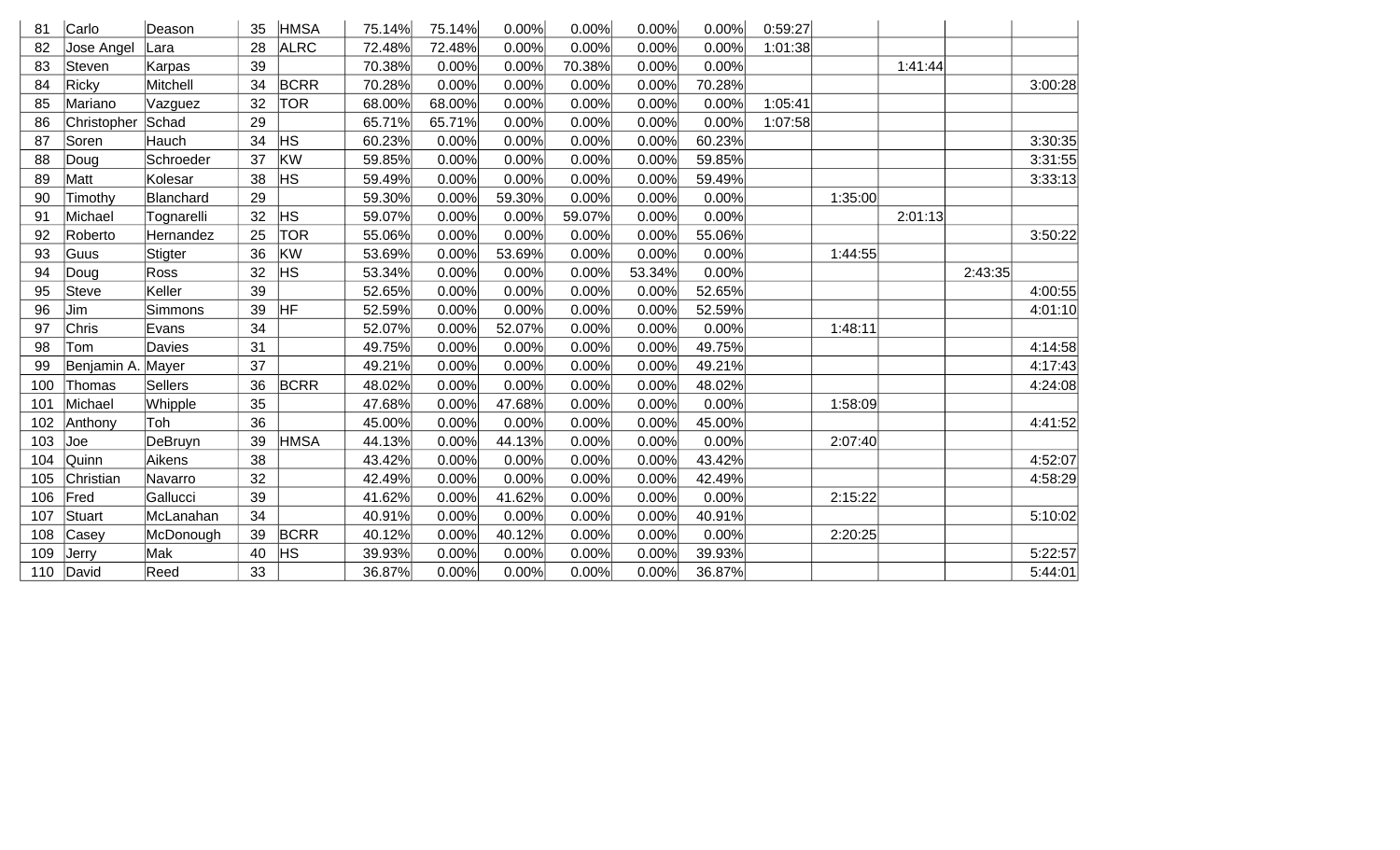|                |                                   |                |    |             | Best 3 of | $10$ -mi |          |          |          |          | $10 - mi$ |          |                                 |         |         |
|----------------|-----------------------------------|----------------|----|-------------|-----------|----------|----------|----------|----------|----------|-----------|----------|---------------------------------|---------|---------|
|                | <b>Place First Name Last Name</b> |                |    | Age Club    | 5         | pct.     | 20k pct. | 25k pct. | 30k pct. | Mar pct. | time      | 20k time | 25k time   30k time   Mar. time |         |         |
|                | Joe                               | Flores         | 45 | ∣HH         | 258.64%   | 85.24%   | 82.64%   | 87.17%   | 0.00%    | 86.23%   | 0:55:29   | 1:12:00  | 1:27:13                         |         | 2:35:03 |
| $\overline{2}$ | Joe                               | Melanson       | 49 | <b>HMSA</b> | 248.10%   | 83.11%   | 0.00%    | 82.70%   | 0.00%    | 82.29%   | 0:58:39   |          | 1:34:45                         |         | 2:47:31 |
| 3              | David                             | Washburn       | 48 | <b>TTC</b>  | 247.23%   | 82.15%   | 81.60%   | 83.48%   | 0.00%    | 81.54%   | 0:59:21   | 1:15:10  | 1:33:09                         |         | 2:47:45 |
| 4              | Richard                           | Peoples, Jr.   | 45 | <b>ALRC</b> | 238.67%   | 77.94%   | 0.00%    | 79.77%   | 79.69%   | 79.21%   | 1:01:08   |          | 1:35:18                         | 1:55:57 | 2:48:47 |
| 5              | Larry                             | Tidwell        | 48 | ∣HMSA       | 229.21%   | 76.59%   | 75.26%   | 76.98%   | 74.03%   | 75.65%   | 1:03:39   | 1:21:30  | 1:41:01                         | 2:07:42 | 3:00:49 |
| 6              | Kevin                             | Regis          | 45 | <b>TOR</b>  | 228.81%   | 73.50%   | 73.21%   | 77.00%   | 76.65%   | 75.16%   | 1:04:50   | 1:21:53  | 1:38:43                         | 2:00:33 | 2:57:53 |
| $\overline{7}$ | Bill                              | Schroeder      | 42 | HS          | 227.71%   | 0.00%    | 75.66%   | 78.38%   | 73.67%   | 68.69%   |           | 1:17:31  | 1:34:53                         | 2:02:43 | 3:10:26 |
| 8              | Richard                           | Fredrich       | 47 | <b>TTC</b>  | 227.02%   | 74.87%   | 74.41%   | 77.74%   | 72.95%   | 72.52%   | 1:04:38   | 1:21:48  | 1:39:16                         | 2:08:36 | 3:07:11 |
| 9              | Robert                            | <b>Walters</b> | 44 | <b>BCRR</b> | 221.54%   | 73.33%   | 0.00%    | 75.94%   | 0.00%    | 72.28%   | 1:04:30   |          | 1:39:21                         |         | 3:03:39 |
| 10             | Jean-louis                        | Pessin         | 48 | <b>BCRR</b> | 219.73%   | 72.50%   | 71.83%   | 75.39%   | 0.00%    | 71.22%   | 1:07:14   | 1:25:23  | 1:43:09                         |         | 3:12:03 |
| 11             | Mark                              | Fraser         | 48 | <b>BCRR</b> | 217.95%   | 72.61%   | 70.16%   | 73.54%   | 0.00%    | 71.79%   | 1:07:08   | 1:27:25  | 1:45:45                         |         | 3:10:32 |
| 12             | Jack                              | McClintic      | 43 | <b>TOR</b>  | 215.40%   | 0.00%    | 68.94%   | 73.35%   | 73.12%   | 0.00%    |           | 1:25:41  | 1:42:07                         | 2:04:33 |         |
| 13             | Ben                               | Sopchak        | 49 | RH          | 214.63%   | 0.00%    | 69.59%   | 73.05%   | 71.04%   | 70.54%   |           | 1:28:48  | 1:47:17                         | 2:14:06 | 3:15:25 |
| 14             | Bill                              | Crich          | 47 | <b>BCRR</b> | 212.72%   | 74.33%   | 68.81%   | 66.20%   | 0.00%    | 69.57%   | 1:05:05   | 1:28:27  | 1:56:34                         |         | 3:15:07 |
| 15             | Matthew                           | Nicol          | 41 | <b>BCRR</b> | 211.15%   | 70.85%   | 67.58%   | 72.35%   | 62.81%   | 67.95%   | 1:05:18   | 1:26:09  | 1:42:03                         | 2:22:55 | 3:11:08 |
| 16             | Darwin                            | Williamson     | 45 | FLS         | 210.59%   | 68.54%   | 0.00%    | 71.03%   | 71.01%   | 68.49%   | 1:09:31   |          | 1:47:01                         | 2:10:07 | 3:15:12 |
| 17             | Stephen                           | Shepard        | 49 | ∣нs         | 209.66%   | 61.87%   | 0.00%    | 70.86%   | 68.22%   | 70.58%   | 1:19:25   |          | 1:50:36                         | 2:19:39 | 3:15:18 |
| 18             | Mark                              | Conran         | 45 | <b>BCRR</b> | 205.00%   | 68.43%   | 65.36%   | 68.49%   | 68.08%   | 65.87%   | 1:09:38   | 1:31:43  | 1:51:00                         | 2:15:43 | 3:22:59 |
| 19             | Bill                              | Butzner        | 49 | <b>BCRR</b> | 204.90%   | 67.40%   | 67.73%   | 69.77%   | 0.00%    | 0.00%    | 1:12:54   | 1:31:15  | 1:52:19                         |         |         |
| 20             | Robert                            | Brown          | 46 | <b>BCRR</b> | 204.47%   | 0.00%    | 65.22%   | 69.46%   | 0.00%    | 69.80%   |           | 1:32:37  | 1:50:15                         |         | 3:13:01 |
| 21             | Avi                               | Moss           | 42 | <b>BCRR</b> | 204.39%   | 0.00%    | 66.28%   | 69.68%   | 68.42%   | 0.00%    |           | 1:28:29  | 1:46:44                         | 2:12:07 |         |
| 22             | Mike                              | Crowley        | 40 | <b>BCRR</b> | 200.40%   | 0.00%    | 65.55%   | 67.90%   | 0.00%    | 66.96%   |           | 1:28:11  | 1:47:57                         |         | 3:12:37 |
| 23             | Dom                               | Lanzillotti    | 43 | <b>TTC</b>  | 194.45%   | 0.00%    | 61.33%   | 68.19%   | 0.00%    | 64.93%   |           | 1:35:38  | 1:49:04                         |         | 3:22:56 |
| 24             | Gregg                             | Felts          | 49 | <b>TOR</b>  | 194.24%   | 68.32%   | 65.26%   | 0.00%    | 0.00%    | 60.66%   | 1:11:55   | 1:34:42  |                                 |         | 3:47:15 |
| 25             | John (J.P.                        | Anderson       | 40 |             | 192.90%   | 63.16%   | 61.85%   | 0.00%    | 0.00%    | 67.90%   | 1:12:45   | 1:33:27  |                                 |         | 3:09:57 |
| 26             | Martin                            | Pesek          | 44 | <b>BCRR</b> | 192.30%   | 0.00%    | 70.83%   | 52.62%   | 0.00%    | 68.84%   |           | 1:24:00  | 2:23:22                         |         | 3:12:49 |
| 27             | Rob                               | Keene          | 48 |             | 192.17%   | 63.57%   | 0.00%    | 65.55%   | 0.00%    | 63.05%   | 1:16:41   |          | 1:58:38                         |         | 3:36:56 |
| 28             | Jose Luis                         | Amador         | 46 | <b>TOR</b>  | 191.61%   | 65.05%   | 59.55%   | 64.29%   | 62.27%   | 61.68%   | 1:13:47   | 1:41:26  | 1:59:07                         | 2:29:30 | 3:38:24 |
| 29             | John                              | Koenig         | 49 | <b>BCRR</b> | 190.04%   | 0.00%    | 60.24%   | 67.25%   | 0.00%    | 62.55%   |           | 1:42:35  | 1:56:32                         |         | 3:40:22 |
| 30             | Terry                             | Johnson        | 45 | FLS         | 189.09%   | 60.69%   | 60.65%   | 63.89%   | 61.63%   | 63.58%   | 1:18:31   | 1:38:51  | 1:58:59                         | 2:29:56 | 3:30:18 |
| 31             | Robert                            | Swanson        | 46 | <b>BCRR</b> | 186.97%   | 63.55%   | 0.00%    | 64.53%   | 0.00%    | 58.88%   | 1:15:32   |          | 1:58:41                         |         | 3:48:47 |
| 32             | German                            | Collazos       | 46 | <b>HMSA</b> | 186.63%   | 62.58%   | 62.82%   | 61.24%   | 0.00%    | 0.00%    | 1:16:42   | 1:36:09  | 2:05:03                         |         |         |
| 33             | Paul                              | Schulz         | 45 | <b>BCRR</b> | 186.17%   | 0.00%    | 59.86%   | 62.82%   | 62.44%   | 60.91%   |           | 1:40:09  | 2:01:01                         | 2:27:59 | 3:39:30 |
| 34             | Michael                           | Doyle          | 47 | <b>TTC</b>  | 184.97%   | 62.63%   | 59.81%   | 62.53%   | 0.00%    | 0.00%    | 1:17:15   | 1:41:46  | 2:03:25                         |         |         |
| 35             | Michael                           | Manuel         | 46 | <b>BCRR</b> | 183.02%   | 0.00%    | 59.22%   | 62.06%   | 0.00%    | 61.74%   |           | 1:41:14  | 2:03:24                         |         | 3:38:12 |
| 36             | Christopher                       | Harris         | 46 | <b>BCRR</b> | 183.02%   | 59.33%   | 54.10%   | 63.11%   | 0.00%    | 60.57%   | 1:20:54   | 1:51:39  | 2:01:21                         |         | 3:42:24 |
| 37             | Santos                            | Hernandez      | 48 | <b>HS</b>   | 182.57%   | 58.52%   | 0.00%    | 62.60%   | 61.45%   | 53.29%   | 1:23:18   |          | 2:04:14                         | 2:33:50 | 4:16:41 |
| 38             | Jeffrey                           | Nachenberg     | 46 |             | 180.94%   | 0.00%    | 61.50%   | 64.41%   | 0.00%    | 55.03%   |           | 1:37:29  | 1:58:01                         |         | 4:04:49 |
|                |                                   |                |    |             |           |          |          |          |          |          |           |          |                                 |         |         |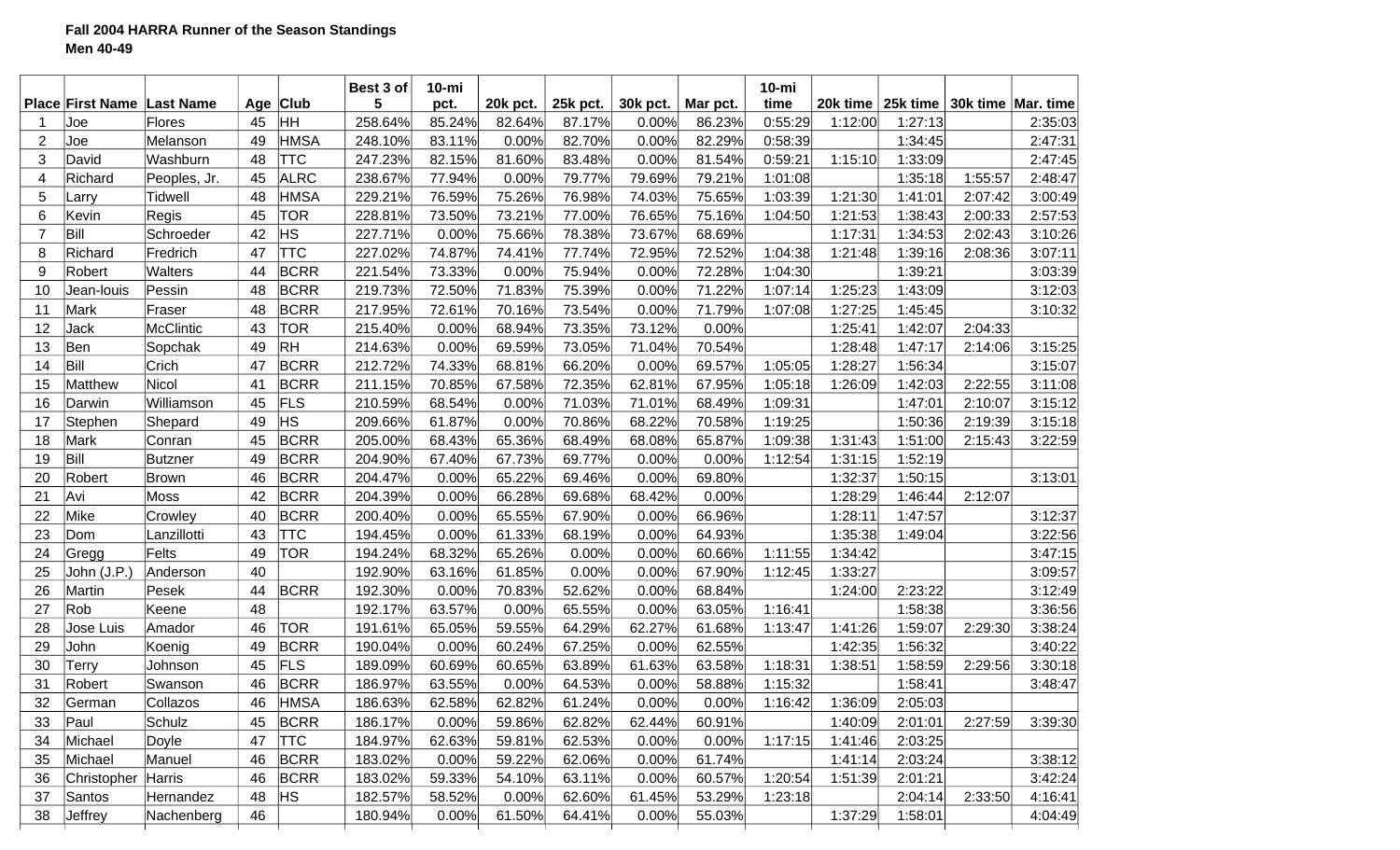| 39 | Jeff    | Clark        | 48 | HF          | 177.64% | 0.00%  | 57.25% | 60.47% | 59.92% | 0.00%  |         | 1:47:08 | 2:08:36 | 2:37:46 |         |
|----|---------|--------------|----|-------------|---------|--------|--------|--------|--------|--------|---------|---------|---------|---------|---------|
| 40 | Michael | Murphy       | 42 |             | 175.80% | 0.00%  | 54.21% | 62.11% | 0.00%  | 59.49% |         | 1:48:12 | 1:59:44 |         | 3:39:54 |
| 41 | Bryon   | Evenson      | 43 | <b>HS</b>   | 175.13% | 0.00%  | 59.42% | 0.00%  | 59.75% | 55.96% |         | 1:39:24 |         | 2:32:25 | 3:55:28 |
| 42 | J. R.   | Wacasey      | 45 | BCRR        | 174.38% | 60.49% | 56.11% | 57.78% | 45.12% | 45.67% | 1:18:46 | 1:46:51 | 2:11:34 | 3:24:46 | 4:52:45 |
| 43 | Charles | Rodriguez    | 41 | HS          | 173.34% | 58.29% | 56.28% | 0.00%  | 58.29% | 56.76% | 1:19:23 | 1:43:27 |         | 2:34:00 | 3:48:49 |
| 44 | Michael | Root         | 42 | <b>BARC</b> | 171.87% | 66.25% | 62.91% | 0.00%  | 0.00%  | 42.71% | 1:09:50 | 1:32:32 |         |         | 5:06:16 |
| 45 | Mark    | Russell      | 44 | ALRC        | 169.59% | 54.46% | 54.52% | 60.60% | 0.00%  | 0.00%  | 1:26:51 | 1:49:08 | 2:04:30 |         |         |
| 46 | Andrew  | Grout        | 47 | <b>HS</b>   | 167.91% | 0.00%  | 50.96% | 58.51% | 58.45% | 0.00%  |         | 1:59:27 | 2:11:53 | 2:40:31 |         |
| 47 | Jeffery | Cook         | 40 |             | 166.86% | 56.65% | 57.94% | 0.00%  | 52.27% | 51.91% | 1:21:07 | 1:39:45 |         | 2:50:30 | 4:08:27 |
|    |         |              |    |             |         |        |        |        |        |        |         |         |         |         |         |
| 48 | Basil   | Housewright, | 47 | <b>FLS</b>  | 165.81% | 55.46% | 0.00%  | 56.59% | 0.00%  | 53.76% | 1:27:14 |         | 2:16:22 |         | 4:12:30 |
| 49 | Lee     | Baughman     | 42 | <b>HS</b>   | 164.41% | 58.78% | 0.00%  | 58.76% | 46.88% | 0.00%  | 1:18:43 |         | 2:06:34 | 3:12:51 |         |
| 50 | Martin  | Stupel       | 40 |             | 164.40% | 54.68% | 52.15% | 55.77% | 52.91% | 53.95% | 1:21:42 | 1:48:01 | 2:11:26 | 2:48:26 | 3:59:03 |
| 51 | llan    | Groom        | 47 | <b>BCRR</b> | 164.22% | 52.73% | 50.45% | 56.80% | 54.69% | 0.00%  | 1:31:45 | 2:00:39 | 2:15:52 | 2:51:32 |         |
| 52 | Yoichi  | Morishima    | 46 | HS          | 163.83% | 55.42% | 0.00%  | 55.41% | 53.00% | 52.33% | 1:26:37 |         | 2:18:13 | 2:55:39 | 4:17:25 |
| 53 | Eric    | Faria        | 46 | <b>BCRR</b> | 163.01% | 50.82% | 48.57% | 55.30% | 54.59% | 53.13% | 1:34:28 | 2:04:21 | 2:18:29 | 2:50:33 | 4:13:35 |
| 54 | Sam     | Mack         | 46 | <b>BCRR</b> | 161.33% | 0.00%  | 57.14% | 54.69% | 0.00%  | 49.49% |         | 1:45:42 | 2:20:02 |         | 4:32:12 |
| 55 | Roger   | Redding      | 46 | <b>BARC</b> | 160.63% | 57.14% | 49.65% | 53.84% | 0.00%  | 0.00%  | 1:23:23 | 2:00:45 | 2:21:12 |         |         |
| 56 | Bernie  | Weber        | 47 | <b>TTC</b>  | 159.82% | 0.00%  | 0.00%  | 80.33% | 0.00%  | 79.49% |         |         | 1:36:04 |         | 2:50:46 |
| 57 | Eddie   | Rodriguez    | 44 | <b>BCRR</b> | 154.47% | 50.10% | 50.88% | 53.48% | 48.49% | 44.73% | 1:34:25 | 1:56:56 | 2:21:04 | 3:09:11 | 4:56:45 |
| 58 | Eric    | Zoerb        | 43 | <b>FLS</b>  | 150.19% | 0.00%  | 47.74% | 48.96% | 52.28% | 48.95% |         | 2:03:44 | 2:32:59 | 2:54:12 | 4:29:10 |
| 59 | Doug    | Hirsch       | 42 |             | 147.64% | 0.00%  | 49.77% | 0.00%  | 51.10% | 46.77% |         | 1:57:50 |         | 2:56:54 | 4:39:43 |
| 60 | Felix   | Lugo         | 48 | <b>BCRR</b> | 144.53% | 55.70% | 44.21% | 44.62% | 0.00%  | 42.78% | 1:27:31 | 2:18:43 | 2:54:17 |         | 5:19:43 |
| 61 | Felipe  | Chibante     | 41 |             | 141.84% | 0.00%  | 40.69% | 50.80% | 0.00%  | 50.36% |         | 2:22:04 | 2:24:18 |         | 4:17:56 |
| 62 | Jim     | Janssen      | 47 |             | 141.33% | 0.00%  | 46.89% | 0.00%  | 48.92% | 45.51% |         | 2:09:48 |         | 3:11:46 | 4:58:16 |
| 63 | Shawn   | Bawden       | 41 |             | 139.44% | 47.26% | 0.00%  | 45.90% | 46.28% | 42.75% | 1:37:54 |         | 2:40:51 | 3:13:57 | 5:03:50 |
| 64 | Kevin   | Campbell     | 50 | <b>HS</b>   | 138.34% | 68.54% | 0.00%  | 0.00%  | 69.80% | 0.00%  | 1:11:41 |         |         | 2:16:29 |         |
| 65 | Randy   | Hook         | 43 | <b>KW</b>   | 134.56% | 0.00%  | 0.00%  | 66.71% | 0.00%  | 67.85% |         |         | 1:52:16 |         | 3:14:13 |
| 66 | Ignacio | Esquivel     | 49 | <b>TOR</b>  | 131.69% | 0.00%  | 68.05% | 0.00%  | 0.00%  | 63.64% |         | 1:30:49 |         |         | 3:36:37 |
| 67 | Lauren  | Harstad      | 49 | PTI         | 131.02% | 44.33% | 39.79% | 0.00%  | 46.91% | 38.26% | 1:50:50 | 2:35:20 |         | 3:47:30 | 6:00:16 |
| 68 | Travis  | Green        | 41 |             | 130.71% | 45.62% | 42.21% | 42.88% | 0.00%  | 37.79% | 1:41:25 | 2:17:55 | 2:52:11 |         | 5:43:44 |
| 69 | Joe     | Landry       | 42 | <b>HF</b>   | 130.38% | 0.00%  | 0.00%  | 65.35% | 0.00%  | 65.03% |         |         | 1:53:47 |         | 3:21:10 |
| 70 | Kevin   | Walker       | 47 | FLS         | 128.61% | 0.00%  | 43.80% | 47.24% | 36.79% | 37.57% |         | 2:18:57 | 2:43:21 | 4:15:02 | 6:01:20 |
| 71 | Mark    | Gonzales     |    | $40$ HS     | 128.53% | 0.00%  | 42.28% | 44.35% | 0.00%  | 41.90% |         | 2:16:43 | 2:45:16 |         | 5:07:47 |
| 72 | Todd    | Wandling     | 42 | <b>FLS</b>  | 127.32% | 0.00%  | 0.00%  | 0.00%  | 64.93% | 62.39% |         |         |         | 2:19:13 | 3:29:41 |
| 73 | Michael | Luna         | 44 | <b>HMSA</b> | 126.82% | 0.00%  | 62.60% | 0.00%  | 0.00%  | 64.22% |         | 1:34:21 |         |         | 3:26:42 |
| 74 | Sam     | Musachia     | 46 | <b>HMSA</b> | 126.65% | 0.00%  | 66.07% | 0.00%  | 0.00%  | 60.58% |         | 1:31:25 |         |         | 3:42:22 |
| 75 | Mark    | Coleman      | 46 | <b>TOR</b>  | 125.19% | 0.00%  | 60.87% | 0.00%  | 0.00%  | 64.32% |         | 1:39:14 |         |         | 3:29:26 |
| 76 | John    | McKenna      | 48 | <b>TTC</b>  | 124.08% | 0.00%  | 60.83% | 0.00%  | 0.00%  | 63.25% |         | 1:40:50 |         |         | 3:36:15 |
| 77 | David   | Harrison     | 49 | <b>BCRR</b> | 122.21% | 0.00%  | 39.01% | 43.44% | 0.00%  | 39.76% |         | 2:38:26 | 3:00:23 |         | 5:46:40 |
| 78 | Grant   | Hodges       | 48 |             | 119.69% | 0.00%  | 0.00%  | 62.52% | 0.00%  | 57.17% |         |         | 2:04:23 |         | 3:59:15 |
| 79 | Jeffrey | Williams     | 46 | <b>HS</b>   | 116.82% | 0.00%  | 60.03% | 0.00%  | 0.00%  | 56.79% |         | 1:40:37 |         |         | 3:57:14 |
| 80 | Craig   | Cooper       | 48 |             | 116.41% | 0.00%  | 58.86% | 0.00%  | 0.00%  | 57.55% |         | 1:46:42 |         |         | 4:03:21 |
|    |         |              |    |             |         |        |        |        |        |        |         |         |         |         |         |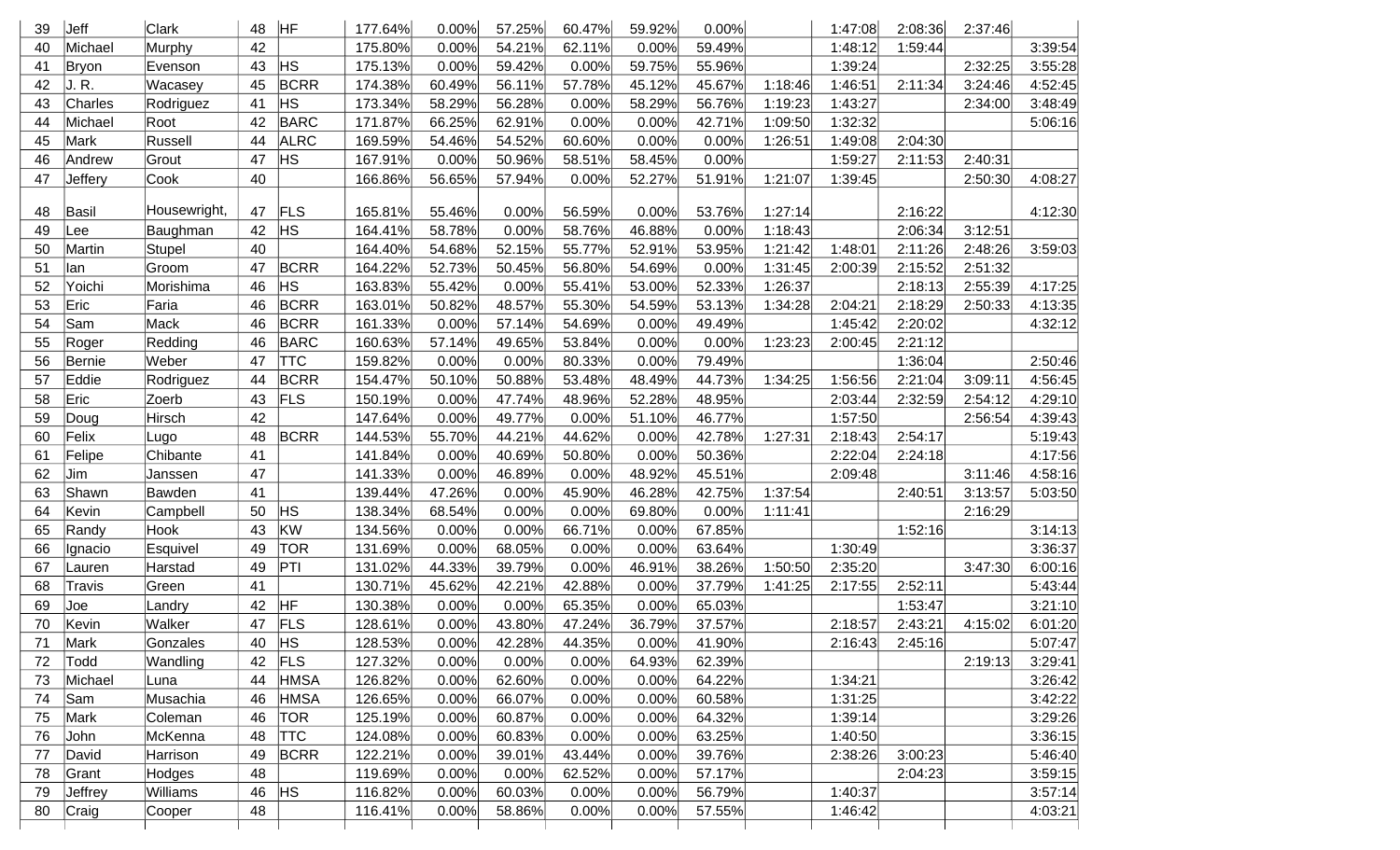| 81  | Mark         | Ulrich         | 46 |             | 116.27% | 0.00%  | 0.00%  | 64.07% | 0.00%  | 52.19% |         |         | 1:59:31 |         | 4:18:07 |
|-----|--------------|----------------|----|-------------|---------|--------|--------|--------|--------|--------|---------|---------|---------|---------|---------|
| 82  | Gary         | Horn           | 47 |             | 115.97% | 0.00%  | 50.23% | 0.00%  | 0.00%  | 65.74% |         | 2:01:11 |         |         | 3:28:04 |
| 83  | Patrick      | Foley          | 50 | HF          | 113.43% | 0.00%  | 56.32% | 0.00%  | 0.00%  | 57.11% |         | 1:49:44 |         |         | 4:03:14 |
| 84  | Chester      | <b>Budzisz</b> | 49 | HF          | 112.45% | 0.00%  | 0.00%  | 57.78% | 0.00%  | 54.67% |         |         | 2:15:38 |         | 4:12:08 |
| 85  | Aaron        | Fink           | 48 | HF          | 109.33% | 0.00%  | 52.39% | 0.00%  | 0.00%  | 56.93% |         | 1:57:04 |         |         | 4:00:15 |
| 86  | Tom          | Rech           | 41 | <b>BCRR</b> | 105.33% | 0.00%  | 54.71% | 0.00%  | 0.00%  | 50.62% |         | 1:46:24 |         |         | 4:16:36 |
| 87  | Ken          | Osborne        | 49 |             | 103.98% | 0.00%  | 49.80% | 54.18% | 0.00%  | 0.00%  |         | 2:04:06 | 2:24:38 |         |         |
| 88  | Joe          | Sellers        | 41 | <b>BCRR</b> | 89.59%  | 47.83% | 0.00%  | 0.00%  | 0.00%  | 41.76% | 1:36:44 |         |         |         | 5:11:03 |
| 89  | Robert       | Lauck          | 48 |             | 87.39%  | 0.00%  | 40.07% | 47.33% | 0.00%  | 0.00%  |         | 2:33:05 | 2:44:19 |         |         |
| 90  | Albert       | Labasse        | 40 | <b>BCRR</b> | 80.67%  | 0.00%  | 0.00%  | 42.48% | 0.00%  | 38.18% |         |         | 2:52:32 |         | 5:37:45 |
| 91  | Steven       | King           | 41 | <b>HH</b>   | 80.31%  | 0.00%  | 0.00%  | 80.31% | 0.00%  | 0.00%  |         |         | 1:31:56 |         |         |
| 92  | Elias        | Deetlefs       | 47 | HS          | 79.00%  | 0.00%  | 0.00%  | 0.00%  | 0.00%  | 79.00% |         |         |         |         | 2:51:50 |
| 93  | Doug         | Spence         | 47 | <b>HS</b>   | 77.15%  | 0.00%  | 0.00%  | 39.56% | 0.00%  | 37.59% |         |         | 3:15:03 |         | 6:01:10 |
| 94  | Kurt         | Pepper         | 45 | FLS         | 74.51%  | 0.00%  | 0.00%  | 74.51% | 0.00%  | 0.00%  |         |         | 1:42:01 |         |         |
| 95  | Edward       | Fry            | 49 | <b>HMSA</b> | 74.32%  | 74.32% | 0.00%  | 0.00%  | 0.00%  | 0.00%  | 1:06:06 |         |         |         |         |
| 96  | Wayne        | Cohen          | 48 | HS.         | 72.85%  | 0.00%  | 0.00%  | 0.00%  | 0.00%  | 72.85% |         |         |         |         | 3:07:46 |
| 97  | Dave         | Adkins         | 47 | <b>TTC</b>  | 71.27%  | 0.00%  | 0.00%  | 0.00%  | 0.00%  | 71.27% |         |         |         |         | 3:10:28 |
| 98  | B.J.         | Almond         | 49 | <b>HMSA</b> | 71.05%  | 0.00%  | 0.00%  | 0.00%  | 0.00%  | 71.05% |         |         |         |         | 3:14:01 |
| 99  | Richard      | Scharchburg    | 42 | HH          | 68.63%  | 68.63% | 0.00%  | 0.00%  | 0.00%  | 0.00%  | 1:07:56 |         |         |         |         |
| 100 | Agapito      | Gaytan         | 43 | <b>TOR</b>  | 68.29%  | 0.00%  | 0.00%  | 0.00%  | 0.00%  | 68.29% |         |         |         |         | 3:12:57 |
| 101 | Jaime        | Gateno         | 42 | HS.         | 67.29%  | 0.00%  | 0.00%  | 0.00%  | 0.00%  | 67.29% |         |         |         |         | 3:14:24 |
| 102 | Gerardo      | Lopez          | 40 | <b>TOR</b>  | 65.36%  | 65.36% | 0.00%  | 0.00%  | 0.00%  | 0.00%  | 1:10:18 |         |         |         |         |
| 103 | Larry        | Teeter         | 45 | <b>HMSA</b> | 65.34%  | 0.00%  | 0.00%  | 0.00%  | 0.00%  | 65.34% |         |         |         |         | 3:24:37 |
| 104 | Robert       | Sevin          | 47 | <b>FLS</b>  | 64.56%  | 0.00%  | 64.56% | 0.00%  | 0.00%  | 0.00%  |         | 1:34:17 |         |         |         |
| 105 | Jacob        | Tonge          | 42 | <b>BCRR</b> | 64.44%  | 0.00%  | 0.00%  | 0.00%  | 0.00%  | 64.44% |         |         |         |         | 3:23:00 |
| 106 | Rodd         | Guillory       | 40 | <b>BCRR</b> | 63.92%  | 0.00%  | 0.00%  | 0.00%  | 0.00%  | 63.92% |         |         |         |         | 3:21:45 |
| 107 | John         | Cody           | 44 | MPRC        | 62.29%  | 0.00%  | 0.00%  | 0.00%  | 62.29% | 0.00%  |         |         |         | 2:26:12 |         |
| 108 | David        | Waddell        | 44 | HS.         | 62.26%  | 0.00%  | 0.00%  | 0.00%  | 0.00%  | 62.26% |         |         |         |         | 3:33:11 |
| 109 | Peter        | Birckhead      | 50 | <b>BCRR</b> | 60.86%  | 0.00%  | 0.00%  | 0.00%  | 0.00%  | 60.86% |         |         |         |         | 3:48:15 |
| 110 | Michael      | Bayer          | 49 | <b>ALRC</b> | 60.32%  | 60.32% | 0.00%  | 0.00%  | 0.00%  | 0.00%  | 1:21:27 |         |         |         |         |
| 111 | Stephen      | Liston         | 49 | BCRR        | 59.85%  | 0.00%  | 59.85% | 0.00%  | 0.00%  | 0.00%  |         | 1:41:42 |         |         |         |
| 112 | J.P.         | Reed           | 48 |             | 58.41%  | 0.00%  | 0.00%  | 0.00%  | 0.00%  | 58.41% |         |         |         |         | 3:54:11 |
|     | 113 Douglas  | Sandvig        | 49 |             | 57.96%  | 0.00%  | 57.96% | 0.00%  | 0.00%  | 0.00%  |         | 1:46:38 |         |         |         |
|     | 114 Marshall | Cohen          |    | 47 HH       | 57.89%  | 0.00%  | 0.00%  | 0.00%  | 0.00%  | 57.89% |         |         |         |         | 3:54:29 |
| 115 | Kevin        | Landry         | 40 | BARC        | 57.47%  | 0.00%  | 0.00%  | 57.47% | 0.00%  | 0.00%  |         |         | 2:07:33 |         |         |
| 116 | $\vert$ Paul | Danilewicz     | 41 | BCRR        | 56.94%  | 0.00%  | 56.94% | 0.00%  | 0.00%  | 0.00%  |         | 1:42:14 |         |         |         |
| 117 | Victor       | Curo           | 41 | HS          | 56.74%  | 0.00%  | 0.00%  | 0.00%  | 56.74% | 0.00%  |         |         |         | 2:38:13 |         |
|     | 118 Daniel   | Hu             | 44 | BARC        | 56.56%  | 0.00%  | 56.56% | 0.00%  | 0.00%  | 0.00%  |         | 1:45:12 |         |         |         |
|     | 119 Robert   | Mitchell       | 41 | HF          | 55.76%  | 0.00%  | 0.00%  | 0.00%  | 0.00%  | 55.76% |         |         |         |         | 3:52:57 |
| 120 | Paul         | Hernandez      | 45 | <b>ALRC</b> | 55.12%  | 55.12% | 0.00%  | 0.00%  | 0.00%  | 0.00%  | 1:25:49 |         |         |         |         |
| 121 | David        | Work           | 42 | $R$ H       | 55.09%  | 0.00%  | 0.00%  | 0.00%  | 0.00%  | 55.09% |         |         |         |         | 3:57:27 |
| 122 | Brad         | Godwin         | 43 | ALRC        | 54.67%  | 0.00%  | 0.00%  | 0.00%  | 0.00%  | 54.67% |         |         |         |         | 4:01:01 |
|     | 123 $ Tim$   | Turner         | 45 |             | 54.49%  | 0.00%  | 0.00%  | 0.00%  | 0.00%  | 54.49% |         |         |         |         | 4:05:21 |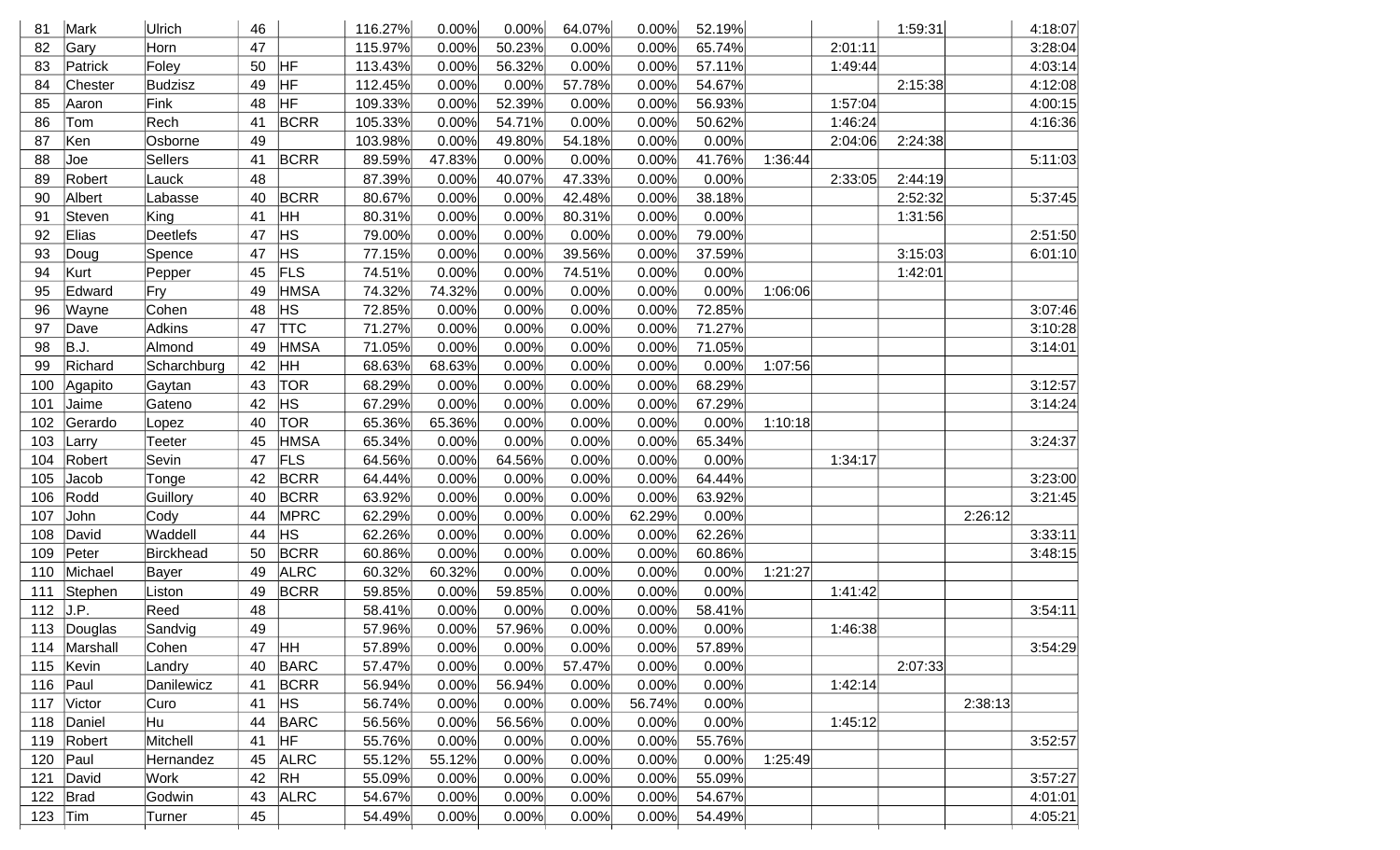| 124 | Larry        | Richmond        | 49 |             | 53.39% | 0.00% | 0.00%  | 0.00% | 0.00% | 53.39% |         | 4:18:12 |
|-----|--------------|-----------------|----|-------------|--------|-------|--------|-------|-------|--------|---------|---------|
| 125 | Danny        | Sohn            | 43 | <b>BCRR</b> | 53.36% | 0.00% | 0.00%  | 0.00% | 0.00% | 53.36% |         | 4:06:57 |
| 126 | Steve        | Dome            | 45 |             | 50.89% | 0.00% | 0.00%  | 0.00% | 0.00% | 50.89% |         | 4:22:44 |
| 127 | Stephen      | Gross           | 44 | <b>HS</b>   | 50.78% | 0.00% | 0.00%  | 0.00% | 0.00% | 50.78% |         | 4:21:24 |
| 128 | Greg         | Nunn            | 41 | ŀΗF         | 49.48% | 0.00% | 49.48% | 0.00% | 0.00% | 0.00%  | 1:57:39 |         |
| 129 | John         | Roberts         | 47 |             | 49.27% | 0.00% | 49.27% | 0.00% | 0.00% | 0.00%  | 2:02:35 |         |
| 130 | Leonard      | Topolski        | 43 | <b>BARC</b> | 48.64% | 0.00% | 0.00%  | 0.00% | 0.00% | 48.64% |         | 4:30:55 |
| 131 | <b>Harry</b> | Sokolow         | 48 | <b>BCRR</b> | 48.62% | 0.00% | 0.00%  | 0.00% | 0.00% | 48.62% |         | 4:41:19 |
| 132 | Francisco    | Galvan          | 42 | ΗS          | 48.54% | 0.00% | 0.00%  | 0.00% | 0.00% | 48.54% |         | 4:29:30 |
| 133 | Moez         | Mangalji        | 49 | PTI         | 48.53% | 0.00% | 0.00%  | 0.00% | 0.00% | 48.53% |         | 4:44:04 |
| 134 | Tim          | <b>Brooking</b> | 50 | <b>BARC</b> | 47.40% | 0.00% | 47.40% | 0.00% | 0.00% | 0.00%  | 2:10:23 |         |
| 135 | Dennis       | Malloy          | 44 | <b>BARC</b> | 47.31% | 0.00% | 47.31% | 0.00% | 0.00% | 0.00%  | 2:04:51 |         |
| 136 | Edward       | Downs           | 45 |             | 46.98% | 0.00% | 0.00%  | 0.00% | 0.00% | 46.98% |         | 4:44:34 |
| 137 | William      | Ervin           | 40 |             | 45.42% | 0.00% | 0.00%  | 0.00% | 0.00% | 45.42% |         | 4:43:55 |
| 138 | Ken          | <b>Startz</b>   | 48 | <b>HS</b>   | 44.98% | 0.00% | 0.00%  | 0.00% | 0.00% | 44.98% |         | 5:04:06 |
| 139 | Jason        | <b>MacInnis</b> | 48 | KW          | 44.00% | 0.00% | 0.00%  | 0.00% | 0.00% | 44.00% |         | 5:10:53 |
| 140 | <b>Rick</b>  | Cook            | 40 |             | 43.08% | 0.00% | 0.00%  | 0.00% | 0.00% | 43.08% |         | 4:59:22 |
| 141 | Jeff         | Pugh            | 41 |             | 40.47% | 0.00% | 0.00%  | 0.00% | 0.00% | 40.47% |         | 5:20:57 |
| 142 | Dave         | Kerr            | 42 |             | 36.20% | 0.00% | 36.20% | 0.00% | 0.00% | 0.00%  | 2:40:50 |         |
| 143 | John         | <b>Bilane</b>   | 45 | HF          | 35.75% | 0.00% | 35.75% | 0.00% | 0.00% | 0.00%  | 2:47:41 |         |
| 144 | Lawrence     | Hanson          | 46 |             | 35.41% | 0.00% | 35.41% | 0.00% | 0.00% | 0.00%  | 2:49:19 |         |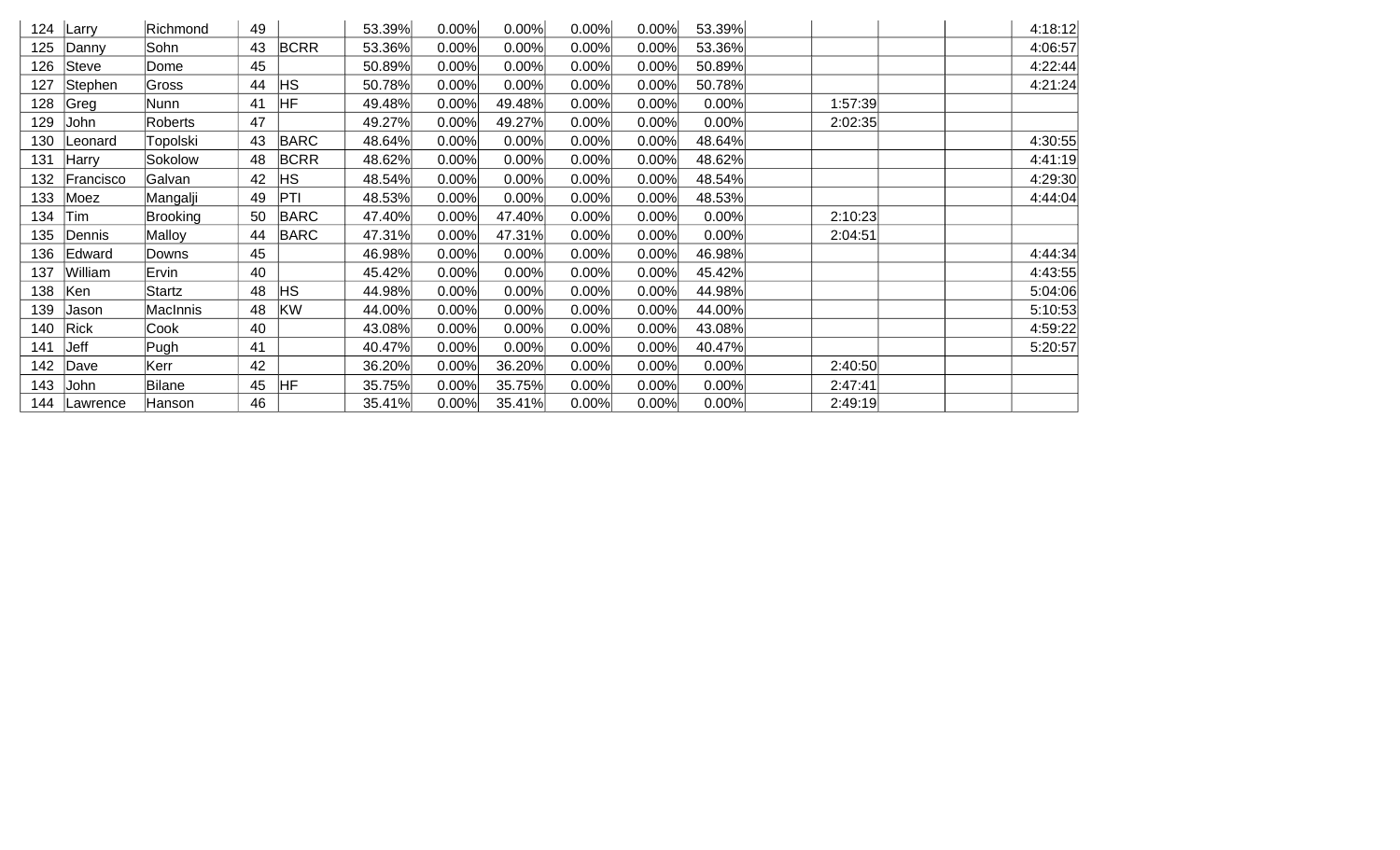|                |                                   |               |    |             | Best 3 of | $10$ -mi |          |          |          |          | $10 - mi$ |          |          |                    |         |
|----------------|-----------------------------------|---------------|----|-------------|-----------|----------|----------|----------|----------|----------|-----------|----------|----------|--------------------|---------|
|                | <b>Place First Name Last Name</b> |               |    | Age Club    | 5         | pct.     | 20k pct. | 25k pct. | 30k pct. | Mar pct. | time      | 20k time | 25k time | 30k time Mar. time |         |
|                | Ted                               | Traynor       | 55 | ∣HS         | 243.47%   | 0.00%    | 77.55%   | 81.77%   | 79.48%   | 82.22%   |           | 1:23:41  | 1:40:39  | 2:05:53            | 2:56:02 |
| 2              | Ty                                | Schmalz       | 57 | ALRC        | 241.03%   | 0.00%    | 73.30%   | 79.70%   | 81.15%   | 80.18%   |           | 1:29:20  | 1:44:11  | 2:05:29            | 3:03:44 |
| 3              | Ben                               | Harvie        | 58 | <b>TTC</b>  | 240.72%   | 79.09%   | 77.73%   | 81.17%   | 78.00%   | 80.47%   | 1:06:25   | 1:25:00  | 1:44:09  | 2:11:44            | 3:04:43 |
| 4              | Kenneth                           | Ruane         | 63 | <b>HMSA</b> | 235.82%   | 79.13%   | 73.10%   | 79.24%   | 0.00%    | 77.45%   | 1:10:16   | 1:35:40  | 1:51:54  |                    | 3:21:15 |
| 5              | Miguel                            | Lopez         | 53 | <b>TOR</b>  | 235.68%   | 79.38%   | 78.64%   | 0.00%    | 0.00%    | 77.66%   | 1:03:56   | 1:21:10  |          |                    | 3:03:18 |
| 6              | Rich                              | Siemens       | 64 | <b>ALRC</b> | 235.34%   | 79.58%   | 76.40%   | 79.35%   | 58.85%   | 0.00%    | 1:10:35   | 1:32:27  | 1:52:52  | 3:04:58            |         |
| $\overline{7}$ | Jay                               | Hendrickson   | 51 | BCRR        | 234.44%   | 76.62%   | 63.39%   | 79.28%   | 0.00%    | 78.53%   | 1:05:09   | 1:39:04  | 1:40:26  |                    | 2:58:20 |
| 8              | <b>Steve</b>                      | Brammer       | 53 | TOR         | 233.59%   | 0.00%    | 75.84%   | 78.40%   | 0.00%    | 79.35%   |           | 1:24:10  | 1:43:15  |                    | 2:59:24 |
| 9              | Richard                           | Vega          | 58 | TTC         | 229.27%   | 76.68%   | 75.87%   | 76.72%   | 0.00%    | 0.00%    | 1:09:07   | 1:27:52  | 1:50:11  |                    |         |
| 10             | Roger                             | Boak          | 56 | <b>TTC</b>  | 228.85%   | 75.76%   | 75.57%   | 77.53%   | 0.00%    | 73.11%   | 1:08:07   | 1:25:53  | 1:47:06  |                    | 3:19:43 |
| 11             | Gary                              | Johnson       | 50 | <b>HMSA</b> | 228.60%   | 75.73%   | 73.97%   | 78.90%   | 0.00%    | 0.00%    | 1:05:23   | 1:24:12  | 1:40:06  |                    |         |
| 12             | Jim                               | Braden        | 69 | <b>BCRR</b> | 225.35%   | 0.00%    | 0.00%    | 76.10%   | 74.47%   | 74.77%   |           |          | 2:04:21  | 2:34:24            | 3:42:23 |
| 13             | Victor                            | Aguirre       | 53 | TOR         | 224.95%   | 75.48%   | 73.58%   | 75.21%   | 74.25%   | 70.63%   | 1:06:41   | 1:26:03  | 1:46:45  | 2:12:31            | 3:21:32 |
| 14             | Mark                              | Anderson      | 52 | <b>HMSA</b> | 222.65%   | 74.71%   | 72.44%   | 75.49%   | 72.39%   | 0.00%    | 1:07:22   | 1:27:24  | 1:46:21  | 2:14:48            |         |
| 15             | Chris                             | Plopper       | 55 | <b>HMSA</b> | 221.75%   | 72.72%   | 72.76%   | 76.27%   | 0.00%    | 0.00%    | 1:10:57   | 1:29:12  | 1:47:54  |                    |         |
| 16             | John                              | Lauten        | 50 | <b>ALRC</b> | 219.73%   | 74.06%   | 73.09%   | 0.00%    | 72.57%   | 66.19%   | 1:06:51   | 1:25:13  |          | 2:12:18            | 3:29:52 |
| 17             | Larry                             | Lindeen       | 64 | <b>BCRR</b> | 216.66%   | 0.00%    | 66.62%   | 71.82%   | 72.37%   | 72.47%   |           | 1:44:58  | 2:04:43  | 2:30:25            | 3:37:14 |
| 18             | Scott                             | Bounds        | 52 | <b>BCRR</b> | 216.61%   | 73.07%   | 70.35%   | 72.52%   | 71.02%   | 70.96%   | 1:08:53   | 1:30:00  | 1:50:42  | 2:17:24            | 3:18:57 |
| 19             | Jack                              | Lippincott    | 58 | <b>TTC</b>  | 212.00%   | 73.06%   | 66.56%   | 70.59%   | 68.35%   | 66.20%   | 1:12:33   | 1:40:10  | 1:59:45  | 2:30:20            | 3:44:31 |
| 20             | Richard                           | Klick         | 52 | HS.         | 211.18%   | 71.01%   | 67.54%   | 72.64%   | 0.00%    | 0.00%    | 1:10:53   | 1:33:45  | 1:50:32  |                    |         |
| 21             | Jon                               | Nielsen       | 54 |             | 208.27%   | 0.00%    | 0.00%    | 70.56%   | 68.86%   | 68.85%   |           |          | 1:55:40  | 2:24:05            | 3:28:29 |
| 22             | Donald                            | Brenner       | 65 | <b>BCRR</b> | 207.50%   | 70.84%   | 69.50%   | 67.16%   | 66.44%   | 56.12%   | 1:20:05   | 1:42:40  | 2:14:43  | 2:45:30            | 4:43:22 |
| 23             | James                             | Thurmond      | 58 |             | 205.85%   | 0.00%    | 66.74%   | 70.72%   | 68.39%   | 64.73%   |           | 1:39:53  | 1:59:32  | 2:30:15            | 3:49:38 |
| 24             | Mick                              | Midkiff       | 59 | <b>BCRR</b> | 205.53%   | 69.12%   | 65.37%   | 70.26%   | 62.39%   | 66.15%   | 1:17:23   | 1:42:54  | 2:01:24  | 2:46:11            | 3:46:43 |
| 25             | Don                               | Padilla       | 55 | <b>BCRR</b> | 203.26%   | 69.73%   | 66.44%   | 67.07%   | 0.00%    | 66.47%   | 1:14:00   | 1:37:41  | 2:02:43  |                    | 3:37:45 |
| 26             | James                             | Leonard       | 51 | ALRC        | 203.14%   | 66.39%   | 63.70%   | 69.83%   | 63.18%   | 66.92%   | 1:14:35   | 1:38:35  | 1:54:03  | 2:33:13            | 3:29:17 |
| 27             | <b>Bruce</b>                      | Mansur        | 51 | <b>BARC</b> | 199.68%   | 66.38%   | 64.13%   | 67.32%   | 65.98%   | 63.97%   | 1:15:12   | 1:37:56  | 1:58:17  | 2:26:43            | 3:38:56 |
| 28             | Jesse                             | Smalls        | 58 | TTC         | 197.74%   | 0.00%    | 62.59%   | 67.14%   | 64.65%   | 65.95%   |           | 1:46:31  | 2:05:54  | 2:38:56            | 3:45:23 |
| 29             | Harry                             | Horne         | 66 | KW          | 196.07%   | 0.00%    | 64.39%   | 68.56%   | 0.00%    | 63.12%   |           | 1:52:03  | 2:13:26  |                    | 4:14:43 |
| 30             | Paul                              | Cooley        | 54 | <b>HMSA</b> | 195.80%   | 0.00%    | 63.38%   | 0.00%    | 67.95%   | 64.47%   |           | 1:41:33  |          | 2:26:01            | 3:42:38 |
| 31             | Gerald                            | Taylor        | 51 | HH          | 194.75%   | 0.00%    | 63.30%   | 66.76%   | 0.00%    | 64.70%   |           | 1:39:13  | 1:59:17  |                    | 3:36:28 |
| 32             | Patrick                           | Snyder        | 56 |             | 191.67%   | 0.00%    | 0.00%    | 64.94%   | 65.75%   | 60.97%   |           |          | 2:07:52  | 2:33:30            | 3:59:29 |
| 33             | Richard                           | Ferguson      | 65 | <b>TTC</b>  | 191.61%   | 59.93%   | 61.39%   | 65.33%   | 64.90%   | 0.00%    | 1:33:43   | 1:56:14  | 2:18:30  | 2:49:25            |         |
| 34             | Fred                              | <b>Steves</b> | 63 | <b>BCRR</b> | 189.28%   | 0.00%    | 62.01%   | 64.09%   | 63.19%   | 61.16%   |           | 1:52:47  | 2:18:21  | 2:50:33            | 4:14:50 |
| 35             | Evan                              | Groutage      | 55 | <b>HMSA</b> | 186.85%   | 0.00%    | 62.96%   | 66.54%   | 0.00%    | 57.35%   |           | 1:43:05  | 2:03:41  |                    | 4:12:21 |
| 36             |                                   |               | 61 |             | 183.84%   |          | 58.05%   | 63.20%   |          | 62.59%   |           | 1:58:05  |          |                    | 4:04:12 |
|                | James                             | Taylor        |    | <b>HS</b>   |           | 0.00%    |          |          | 0.00%    |          |           |          | 2:17:33  |                    |         |
| 37             | Lee                               | Greb          | 50 |             | 179.65%   | 59.68%   | 58.55%   | 60.82%   | 56.76%   | 59.15%   | 1:22:58   | 1:46:23  | 2:09:52  | 2:49:09            | 3:54:52 |
| 38             | Tim                               | <b>Bowler</b> | 56 | <b>HS</b>   | 179.19%   | 58.55%   | 54.03%   | 62.18%   | 58.46%   | 0.00%    | 1:28:08   | 2:01:12  | 2:13:32  | 2:52:39            |         |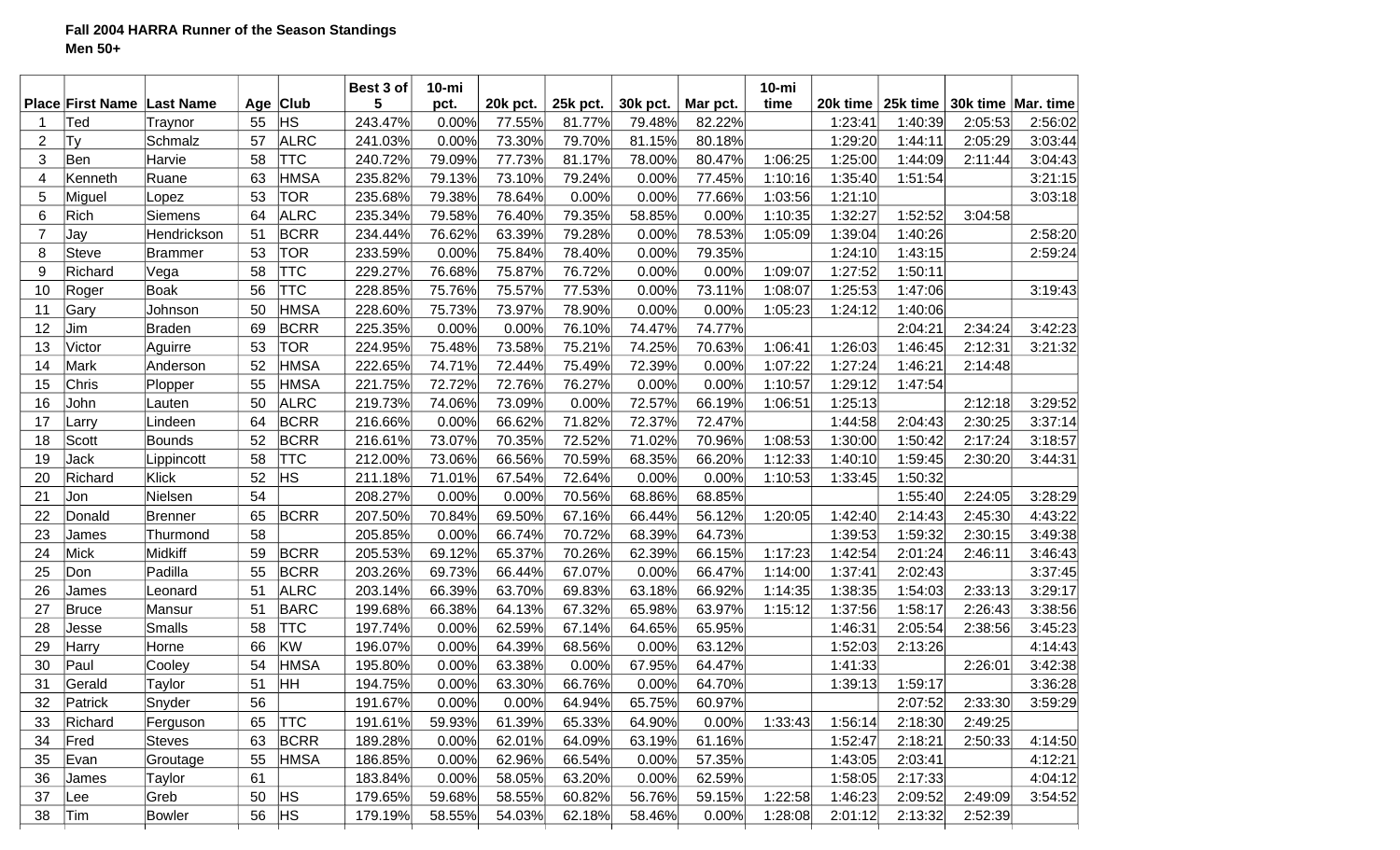| 39 | Ken                  | MacFarlane  | 59 | HF          | 177.76% | 59.82% | 58.75% | 0.00%  | 0.00%  | 59.19% | 1:29:24 | 1:54:30 |         |         | 4:13:23 |
|----|----------------------|-------------|----|-------------|---------|--------|--------|--------|--------|--------|---------|---------|---------|---------|---------|
| 40 | Bruce                | Kyckelhahn  | 59 | HF          | 174.89% | 0.00%  | 57.85% | 60.32% | 56.73% | 50.41% |         | 1:56:17 | 2:21:25 | 3:02:46 | 4:57:30 |
| 41 | Bill                 | Persohn     | 52 | <b>HS</b>   | 174.27% | 0.00%  | 56.31% | 56.34% | 58.61% | 59.32% |         | 1:52:26 | 2:22:30 | 2:46:29 | 3:58:01 |
| 42 | Ken                  | Reed        | 54 | <b>ALRC</b> | 172.60% | 60.66% | 54.64% | 56.08% | 55.86% | 52.24% | 1:24:21 | 1:57:48 | 2:25:33 | 2:57:37 | 4:34:47 |
| 43 | Phillip              | Hodges      | 60 |             | 170.55% | 57.38% | 52.70% | 60.46% | 0.00%  | 0.00%  | 1:34:04 | 2:08:48 | 2:22:23 |         |         |
| 44 | Rich                 | Sears       | 51 | <b>HS</b>   | 170.08% | 54.10% | 54.88% | 0.00%  | 57.57% | 57.63% | 1:31:31 | 1:53:29 |         | 2:48:09 | 4:03:00 |
| 45 | Mike                 | Ophield     | 51 |             | 169.46% | 0.00%  | 54.64% | 57.85% | 56.94% | 54.67% |         | 1:53:59 | 2:16:32 | 2:48:37 | 4:16:11 |
| 46 | Richard              | Jackson     | 50 | <b>BARC</b> | 168.24% | 54.19% | 53.64% | 58.42% | 54.72% | 55.10% | 1:31:23 | 1:56:07 | 2:15:12 | 2:55:29 | 4:12:07 |
| 47 | Freddy               | Queen       | 56 | HΗ          | 167.38% | 60.26% | 47.51% | 59.61% | 0.00%  | 0.00%  | 1:25:37 | 2:16:37 | 2:18:03 |         |         |
| 48 | Robert               | Hoekman     | 63 | TTC         | 165.04% | 0.00%  | 59.07% | 62.67% | 0.00%  | 43.30% |         | 1:58:24 | 2:21:28 |         | 6:00:00 |
| 49 | Douglas              | McMillan    | 55 | HF          | 164.49% | 0.00%  | 54.17% | 56.86% | 53.46% | 49.61% |         | 1:59:49 | 2:24:44 | 3:07:09 | 4:51:43 |
| 50 | Kevin                | Ward        | 52 | PTI         | 163.56% | 56.36% | 52.51% | 53.54% | 53.67% | 50.63% | 1:29:19 | 2:00:35 | 2:26:22 | 3:01:50 | 4:36:37 |
| 51 | Robert               | Huzinec     | 63 |             | 162.81% | 54.99% | 51.71% | 56.02% | 0.00%  | 51.81% | 1:41:07 | 2:15:14 | 2:38:17 |         | 5:00:52 |
| 52 | George               | Killinger   | 56 | HS          | 161.12% | 55.16% | 51.90% | 49.90% | 54.07% | 46.42% | 1:34:23 | 2:06:11 | 2:46:24 | 3:06:41 | 5:14:34 |
| 53 | Fred                 | Walsh       | 51 | HF          | 159.36% | 0.00%  | 48.07% | 55.91% | 52.31% | 51.14% |         | 2:10:39 | 2:22:26 | 3:05:02 | 4:33:52 |
| 54 | Ronald               | Dunbar      | 54 | <b>HMSA</b> | 158.22% | 56.31% | 45.91% | 56.00% | 0.00%  | 0.00%  | 1:30:52 | 2:20:12 | 2:25:45 |         |         |
| 55 | Allen                | White       | 60 |             | 158.06% | 0.00%  | 42.34% | 57.35% | 0.00%  | 58.37% |         | 2:38:52 | 2:28:44 |         | 4:19:18 |
| 56 | Brook                | Mcclain     | 50 | <b>BCRR</b> | 157.64% | 51.23% | 50.91% | 0.00%  | 55.50% | 49.32% | 1:36:40 | 2:02:20 |         | 2:53:00 | 4:41:41 |
| 57 | Dan                  | <b>Dick</b> | 56 | <b>TTC</b>  | 157.40% | 47.36% | 44.53% | 45.33% | 64.71% | 44.72% | 1:49:56 | 2:27:04 | 3:03:12 | 2:35:58 | 5:26:29 |
| 58 | Paul                 | Roche       | 56 |             | 155.05% | 50.72% | 46.68% | 52.10% | 52.23% | 48.10% | 1:42:40 | 2:20:16 | 2:39:22 | 3:13:15 | 5:03:35 |
| 59 | Luther               | Harrell     | 54 | <b>HF</b>   | 153.77% | 51.13% | 45.76% | 53.13% | 0.00%  | 49.51% | 1:40:04 | 2:20:40 | 2:33:38 |         | 4:49:54 |
| 60 | Frank                | Halter      | 51 | <b>HS</b>   | 150.75% | 51.90% | 0.00%  | 52.38% | 46.46% | 0.00%  | 1:36:10 |         | 2:32:01 | 3:28:21 |         |
| 61 | Christopher Rampacek |             | 53 | PT          | 150.64% | 46.97% | 48.66% | 52.53% | 49.44% | 39.98% | 1:47:09 | 2:10:07 | 2:32:50 | 3:17:22 | 5:56:01 |
| 62 | Jamal                | Jamalyaria  | 52 | <b>TOR</b>  | 148.11% | 0.00%  | 72.95% | 0.00%  | 75.16% | 0.00%  |         | 1:26:48 |         | 2:09:50 |         |
| 63 | John                 | Wagner      | 60 |             | 146.59% | 49.54% | 46.36% | 0.00%  | 0.00%  | 50.69% | 1:47:58 | 2:25:05 |         |         | 4:58:35 |
| 64 | Jose Luis            | Martinez    | 53 | <b>TOR</b>  | 142.93% | 72.38% | 70.55% | 0.00%  | 0.00%  | 0.00%  | 1:09:32 | 1:30:29 |         |         |         |
| 65 | William              | Hayes       | 53 | <b>BCRR</b> | 141.94% | 0.00%  | 42.15% | 50.97% | 0.00%  | 48.82% |         | 2:30:12 | 2:37:32 |         | 4:51:35 |
| 66 | John                 | Polisini    | 51 | <b>ALRC</b> | 141.71% | 72.21% | 69.51% | 0.00%  | 0.00%  | 0.00%  | 1:08:35 | 1:30:21 |         |         |         |
| 67 | Gary                 | Wood        | 63 | <b>BCRR</b> | 141.23% | 70.61% | 0.00%  | 70.61% | 0.00%  | 0.00%  | 1:17:58 |         | 2:04:20 |         |         |
| 68 | Ken                  | Nehmzow     | 54 | HF          | 140.11% | 0.00%  | 44.26% | 49.02% | 0.00%  | 46.83% |         | 2:25:26 | 2:46:30 |         | 5:06:31 |
| 69 | Alan                 | Anderson    | 59 | HF          | 138.17% | 0.00%  | 47.59% | 47.81% | 0.00%  | 42.76% |         | 2:21:21 | 2:58:24 |         | 5:50:43 |
| 70 | Neill                | DeShazo     | 56 | HF          | 134.73% | 0.00%  | 41.64% | 47.68% | 45.41% | 0.00%  |         | 2:37:16 | 2:54:09 | 3:42:15 |         |
| 71 | Edward               | Chisholm    | 55 | HF          | 133.31% | 0.00%  | 45.24% | 44.05% | 0.00%  | 44.02% |         | 2:23:27 | 3:06:51 |         | 5:28:49 |
| 72 | Timm                 | Burgess     |    | 55 PTI      | 131.35% | 0.00%  | 42.66% | 0.00%  | 44.45% | 44.24% |         | 2:32:08 |         | 3:45:04 | 5:27:10 |
| 73 | Barry                | Davis       | 52 | HF          | 130.24% | 43.09% | 41.74% | 44.21% | 0.00%  | 42.95% | 1:56:49 | 2:31:42 | 3:01:35 |         | 5:28:45 |
| 74 | Ronnie               | Schreiber   | 54 | BARC        | 127.56% | 0.00%  | 0.00%  | 0.00%  | 59.02% | 68.54% |         |         |         | 2:48:07 | 3:29:25 |
| 75 | R. Don               | Ruggles     | 60 | FLS         | 127.25% | 0.00%  | 64.10% | 0.00%  | 0.00%  | 63.15% |         | 1:45:54 |         |         | 3:59:40 |
| 76 | Richard              | Verm        | 51 | BCRR        | 123.64% | 0.00%  | 0.00%  | 62.98% | 60.66% | 0.00%  |         |         | 2:06:27 | 2:39:35 |         |
| 77 | Tom                  | Woltz, Sr.  | 57 | <b>HS</b>   | 122.84% | 62.02% | 0.00%  | 60.83% | 0.00%  | 0.00%  | 1:24:42 |         | 2:17:45 |         |         |
| 78 | Robert               | McDowell    | 54 | HF          | 118.86% | 0.00%  | 59.28% | 0.00%  | 0.00%  | 59.58% |         | 1:48:35 |         |         | 4:00:55 |
| 79 | <b>Rick</b>          | Burris      | 50 | <b>CLFC</b> | 117.94% | 0.00%  | 56.84% | 0.00%  | 0.00%  | 61.10% |         | 1:49:35 |         |         | 3:47:21 |
| 80 | Douglas              | Carlisle    | 63 | <b>BCRR</b> | 117.84% | 0.00%  | 0.00%  | 61.04% | 0.00%  | 56.80% |         |         | 2:25:16 |         | 4:34:24 |
| 81 | Myron                | Dianiska    | 59 |             | 114.59% | 38.72% | 37.74% | 38.12% | 0.00%  | 0.00%  | 2:16:52 | 2:58:13 | 3:43:44 |         |         |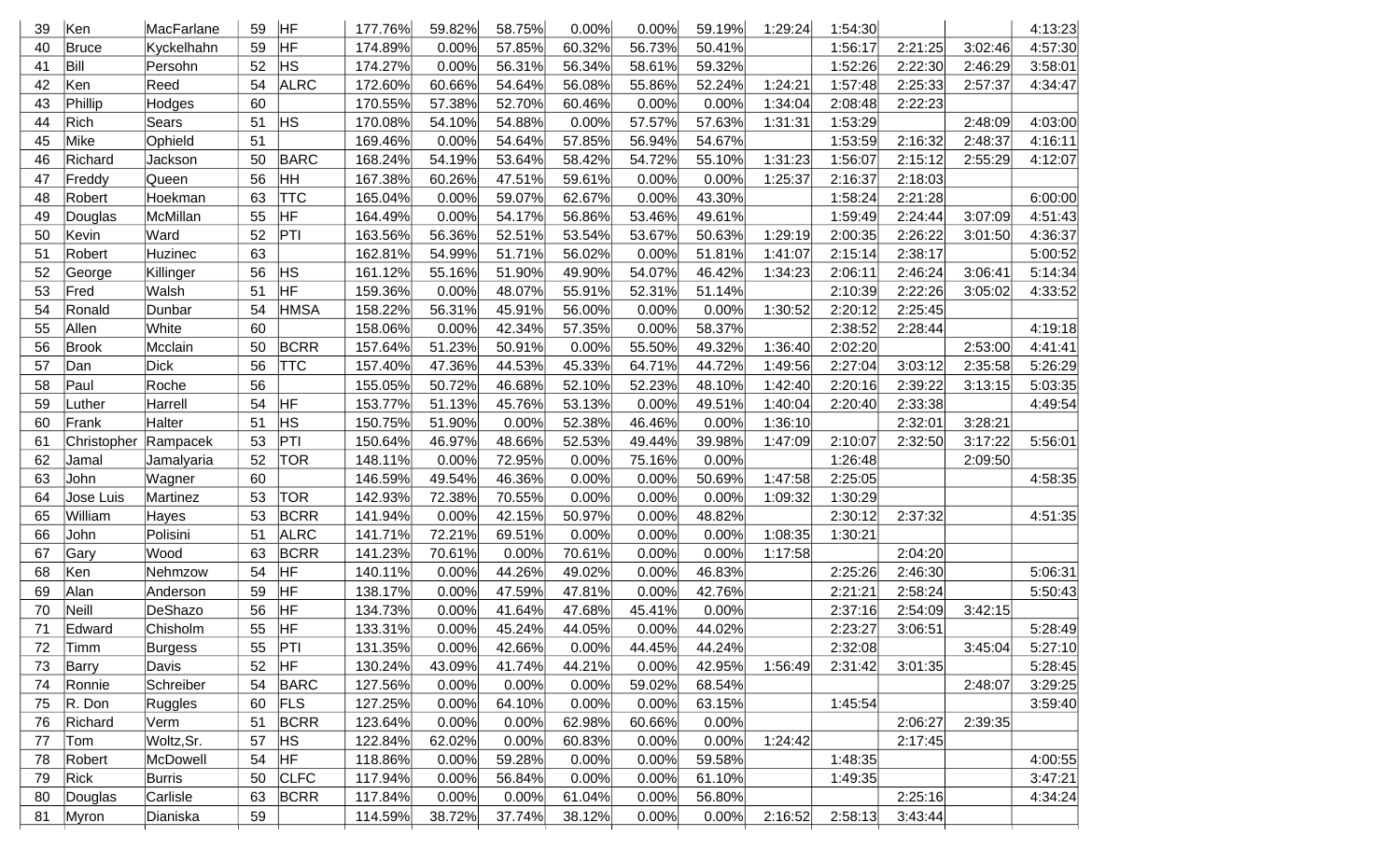| 82        | Steve       | Abney           | 58  | <b>BCRR</b>    | 112.62% | 0.00%  | 51.91% | 60.71% | 0.00% | 0.00%  |         | 2:07:17 | 2:19:14 |         |
|-----------|-------------|-----------------|-----|----------------|---------|--------|--------|--------|-------|--------|---------|---------|---------|---------|
| 83        | John        | Fredrickson     | 66  | <b>HS</b>      | 112.37% | 56.28% | 0.00%  | 0.00%  | 0.00% | 56.09% | 1:41:56 |         |         | 4:46:40 |
| 84        | Bill        | Smith           | 53  | <b>BCRR</b>    | 109.35% | 57.58% | 0.00%  | 0.00%  | 0.00% | 51.77% | 1:27:25 |         |         | 4:34:58 |
| 85        | Jesse       | Berrospe        | 51  | PTI            | 108.53% | 0.00%  | 53.20% | 0.00%  | 0.00% | 55.33% |         | 1:57:05 |         | 4:13:06 |
| 86        | Arlen       | Isham           | 60  | <b>ALRC</b>    | 107.04% | 0.00%  | 0.00%  | 57.34% | 0.00% | 49.70% |         |         | 2:30:08 | 5:04:31 |
| 87        | Dave        | <b>Stadnick</b> | 56  | HS             | 98.28%  | 56.59% | 0.00%  | 41.69% | 0.00% | 0.00%  | 1:32:01 |         | 3:19:10 |         |
| 88        | Dennis      | <b>Dwulet</b>   | 51  | <b>BCRR</b>    | 95.52%  | 45.45% | 50.07% | 0.00%  | 0.00% | 0.00%  | 1:48:57 | 2:05:25 |         |         |
| 89        | Devon       | Simpson         | 53  | PT             | 90.85%  | 48.32% | 0.00%  | 0.00%  | 0.00% | 42.53% | 1:45:01 |         |         | 5:34:44 |
| 90        | David       | Lloyd           | 65  | PT             | 86.43%  | 0.00%  | 43.18% | 0.00%  | 0.00% | 43.25% |         | 2:45:15 |         | 6:07:41 |
| 91        | Joaquin     | Rubalcava, Jr.  | 54  | <b>HS</b>      | 78.43%  | 36.91% | 0.00%  | 41.52% | 0.00% | 0.00%  | 2:18:37 |         | 3:16:34 |         |
| 92        | Michael     | Krakower        | 51  | HH             | 73.89%  | 73.89% | 0.00%  | 0.00%  | 0.00% | 0.00%  | 1:07:01 |         |         |         |
| 93        | David       | Chester         | 59  | HH             | 72.53%  | 72.53% | 0.00%  | 0.00%  | 0.00% | 0.00%  | 1:13:04 |         |         |         |
| 94        | Orville     | Kremmer         | 72  | <b>ALRC</b>    | 72.31%  | 72.31% | 0.00%  | 0.00%  | 0.00% | 0.00%  | 1:25:10 |         |         |         |
| 95        | Tosone      | Harbin, Jr.     | 56  | <b>TTC</b>     | 70.88%  | 0.00%  | 0.00%  | 0.00%  | 0.00% | 70.88% |         |         |         | 3:26:01 |
| 96        | James       | <b>Brooks</b>   | 60  |                | 70.32%  | 0.00%  | 0.00%  | 0.00%  | 0.00% | 70.32% |         |         |         | 3:35:13 |
| 97        | Dario       | Varela          | 56  | <b>TOR</b>     | 69.75%  | 0.00%  | 0.00%  | 0.00%  | 0.00% | 69.75% |         |         |         | 3:29:20 |
| 98        | Noah        | <b>Matthews</b> | 65  | <b>HS</b>      | 69.03%  | 0.00%  | 0.00%  | 69.03% | 0.00% | 0.00%  |         |         | 2:11:05 |         |
| 99        | Mike        | Thorn           | 55  |                | 68.01%  | 0.00%  | 0.00%  | 0.00%  | 0.00% | 68.01% |         |         |         | 3:32:49 |
| 100       | Clif        | Wistner         | 53  | <b>HMSA</b>    | 67.94%  | 0.00%  | 0.00%  | 67.94% | 0.00% | 0.00%  |         |         | 1:59:09 |         |
| 101       | Lonnie      | <b>Brauner</b>  | 58  | <b>BCRR</b>    | 66.77%  | 0.00%  | 0.00%  | 0.00%  | 0.00% | 66.77% |         |         |         | 3:42:36 |
| 102       | Scott       | Johnson         | 52  | <b>HS</b>      | 66.13%  | 0.00%  | 0.00%  | 66.13% | 0.00% | 0.00%  |         |         | 2:01:25 |         |
| 103       | Nicolas     | Meza            | 53  | TOR            | 65.26%  | 0.00%  | 0.00%  | 0.00%  | 0.00% | 65.26% |         |         |         | 3:38:08 |
| 104       | James       | Villman         | 56  | <b>BCRR</b>    | 64.33%  | 64.33% | 0.00%  | 0.00%  | 0.00% | 0.00%  | 1:20:56 |         |         |         |
| 105       | Wes         | Monteith        | 53  | <b>BCRR</b>    | 63.12%  | 63.12% | 0.00%  | 0.00%  | 0.00% | 0.00%  | 1:20:24 |         |         |         |
| 106       | Bill        | Duer            | 71  | <b>TTC</b>     | 63.10%  | 0.00%  | 0.00%  | 0.00%  | 0.00% | 63.10% |         |         |         | 4:29:56 |
| 107       | Dan         | <b>Black</b>    | 50  |                | 62.16%  | 0.00%  | 0.00%  | 62.16% | 0.00% | 0.00%  |         |         | 2:07:04 |         |
| 108       | Nelson      | Harbison        | 65  | <b>CLFC</b>    | 61.81%  | 0.00%  | 0.00%  | 0.00%  | 0.00% | 61.81% |         |         |         | 4:17:18 |
| 109       | Robert      | Barnhill        | 57  | <b>BCRR</b>    | 61.69%  | 0.00%  | 0.00%  | 0.00%  | 0.00% | 61.69% |         |         |         | 3:58:47 |
| 110       | Will        | Hrachovy        | 105 | H <sub>S</sub> | 61.07%  | 0.00%  | 0.00%  | 0.00%  | 0.00% | 61.07% |         |         |         | 3:59:07 |
| 111       | Fred        | Ward            | 61  | <b>HMSA</b>    | 60.81%  | 0.00%  | 0.00%  | 0.00%  | 0.00% | 60.81% |         |         |         | 4:11:19 |
| 112       | Edward      | Fras            | 64  | <b>HMSA</b>    | 60.70%  | 0.00%  | 0.00%  | 0.00%  | 0.00% | 60.70% |         |         |         | 4:19:22 |
| 113       | Mike        | Donohoe         | 52  | <b>BCRR</b>    | 59.05%  | 0.00%  | 59.05% | 0.00%  | 0.00% | 0.00%  |         | 1:47:13 |         |         |
|           | 114 Craig   | Toenniges       | 56  |                | 58.38%  | 0.00%  | 0.00%  | 0.00%  | 0.00% | 58.38% |         |         |         | 4:10:07 |
|           | 115 $John$  | <b>Bock</b>     | 58  |                | 57.06%  | 0.00%  | 0.00%  | 0.00%  | 0.00% | 57.06% |         |         |         | 4:20:28 |
| 116       | Brian       | McGrath         | 66  | <b>ALRC</b>    | 56.72%  | 0.00%  | 0.00%  | 0.00%  | 0.00% | 56.72% |         |         |         | 4:43:29 |
| 117       | Morgan      | Lusby           | 55  |                | 56.22%  | 0.00%  | 0.00%  | 0.00%  | 0.00% | 56.22% |         |         |         | 4:17:26 |
| $118$ Lee |             | Miksch          | 68  |                | 54.99%  | 0.00%  | 0.00%  | 0.00%  | 0.00% | 54.99% |         |         |         | 4:58:57 |
|           | 119 Michael | Estep           | 53  | HF             | 54.33%  | 0.00%  | 0.00%  | 0.00%  | 0.00% | 54.33% |         |         |         | 4:22:01 |
| 120       | Manny       | Lopes           | 61  | <b>HS</b>      | 53.67%  | 0.00%  | 0.00%  | 0.00%  | 0.00% | 53.67% |         |         |         | 4:44:47 |
| 121       | Kurt        | Zecchin         | 54  | <b>BCRR</b>    | 53.55%  | 0.00%  | 0.00%  | 0.00%  | 0.00% | 53.55% |         |         |         | 4:28:02 |
| 122       | Steve       | Boone           | 55  | <b>BCRR</b>    | 52.82%  | 0.00%  | 0.00%  | 0.00%  | 0.00% | 52.82% |         |         |         | 4:34:01 |
|           | 123 Thomas  | Steets          | 53  |                | 52.22%  | 0.00%  | 0.00%  | 0.00%  | 0.00% | 52.22% |         |         |         | 4:32:35 |
|           | 124 Hersh   | Levitt          | 54  | <b>HH</b>      | 51.44%  | 51.44% | 0.00%  | 0.00%  | 0.00% | 0.00%  | 1:39:28 |         |         |         |